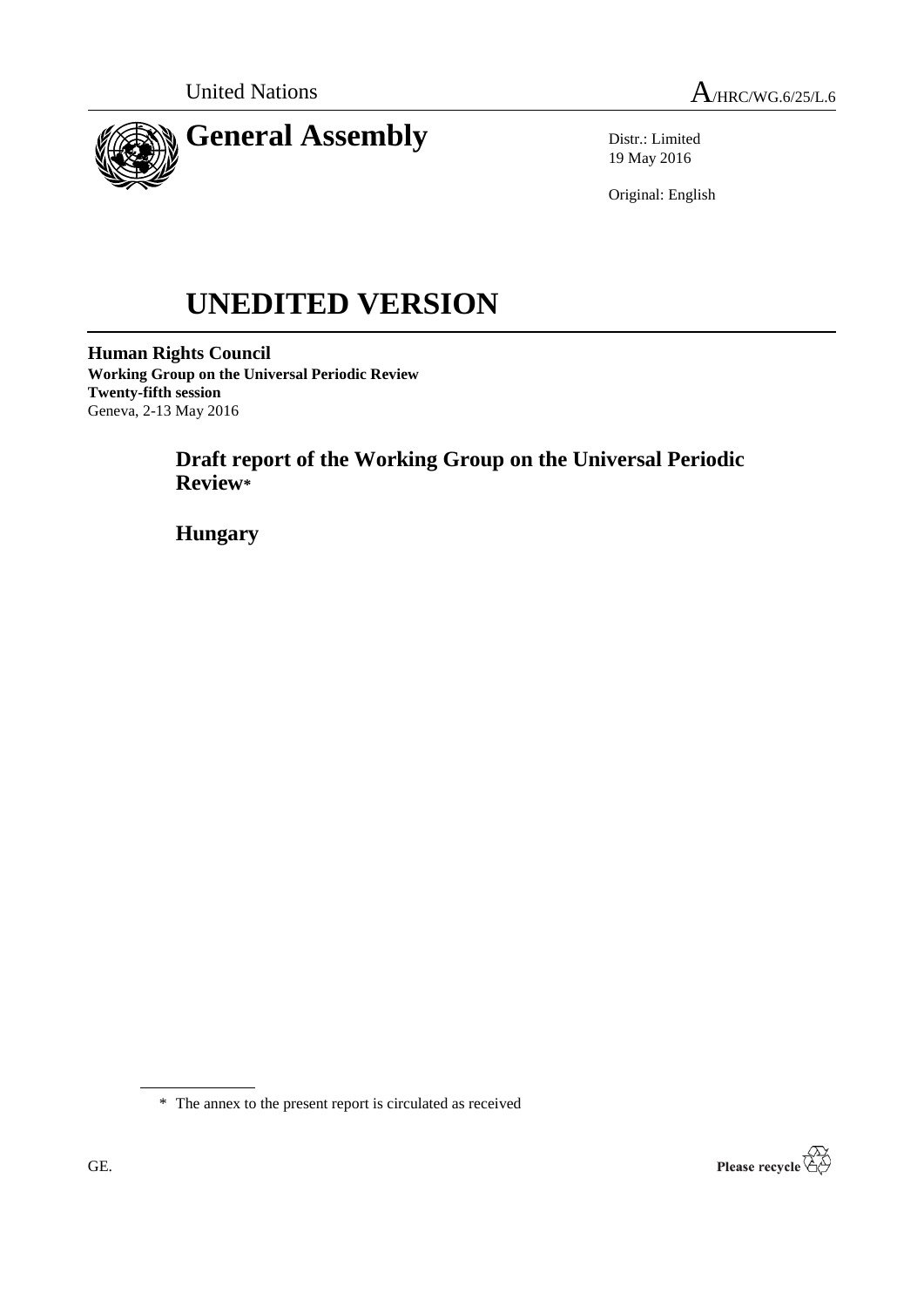# Contents

|              |       | Page          |
|--------------|-------|---------------|
|              |       | $\mathcal{F}$ |
| $\mathbf{I}$ |       | 3             |
|              | A.    | 3             |
|              | Β.    |               |
|              |       | 12            |
|              | Annex |               |
|              |       | 26            |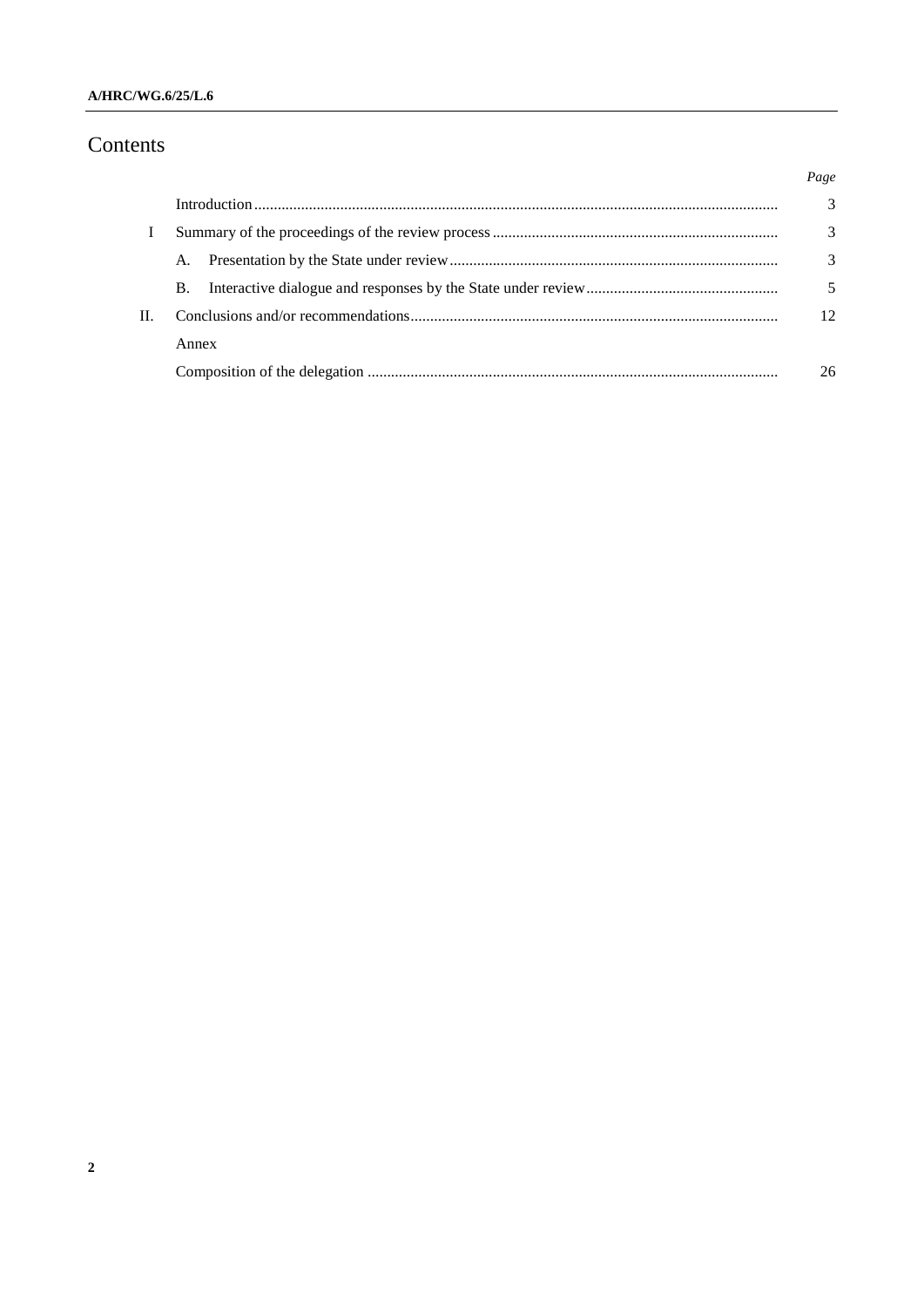# **Introduction**

1. The Working Group on the Universal Periodic Review, established in accordance with Human Rights Council resolution 5/1, held its twenty-fifth session from 2 to 13 May 2016. The review of Hungary was held at the  $6<sup>th</sup>$  meeting on 4 May 2016. The delegation of Hungary was headed by the Minister of Justice, Mr. László Trócsányi. At its  $13<sup>th</sup>$  meeting held on 10 May 2016, the Working Group adopted the report on Hungary.

2. On 12 January 2016, the Human Rights Council selected the following group of rapporteurs (troika) to facilitate the review of Hungary: Nigeria, Panama and the United Kingdom of Great Britain and Northern Ireland.

3. In accordance with paragraph 15 of the annex to Human Rights Council resolution 5/1 and paragraph 5 of the annex to Council resolution 16/21, the following documents were issued for the review of Hungary:

(a) A national report submitted/written presentation made in accordance with paragraph 15 (a) (A/HRC/WG.6/25/HUN/1);

(b) A compilation prepared by the Office of the United Nations High Commissioner for Human Rights (OHCHR) in accordance with paragraph 15 (b) (A/HRC/WG.6/25/HUN/2);

(c) A summary prepared by OHCHR in accordance with paragraph 15 (c) (A/HRC/WG.6/25/HUN/3).

4. A list of questions prepared in advance by Afghanistan, Belgium, the Czech Republic, Germany, Liechtenstein, Mexico, the Netherlands, Norway, Slovenia, Spain, Sweden, Switzerland and the United Kingdom of Great Britain and Northern Ireland was transmitted to Hungary through the troika. These questions are available on the extranet of the UPR.

## **I. Summary of the proceedings of the review process**

#### **A. Presentation by the State under review**

5. The Minister of Justice stated that Hungary attached particular importance to the UPR mechanism and was committed to protect and fulfil all its human rights international obligations.

6. The delegation recalled that in conformity with its open invitation Hungary had received six visits of special procedures since its first review, responded to all of their letters had submitted reports on time to three Treaty Bodies, was making every effort to submit its overdue reports, and presented, in May 2014, a mid-term UPR report on the implementation of the recommendations received in 2011.

7. Hungary had also acceded to OPCAT in 2012 and, since January 2015, the Commissioner for Fundamental Rights shall proceed as National Preventive Mechanism called for in the Optional Protocol. Hungary had acceded to or is in the process of ratification of several European human rights instruments and the Government had continued to incorporate its international obligations in its national legislation.

8. The new Fundamental Law came into force in January 2012 which enshrined that human rights are inalienable, interdependent and indivisible. Hungary remained a parliamentary democratic republic. Several cardinal laws, requiring a qualified majority,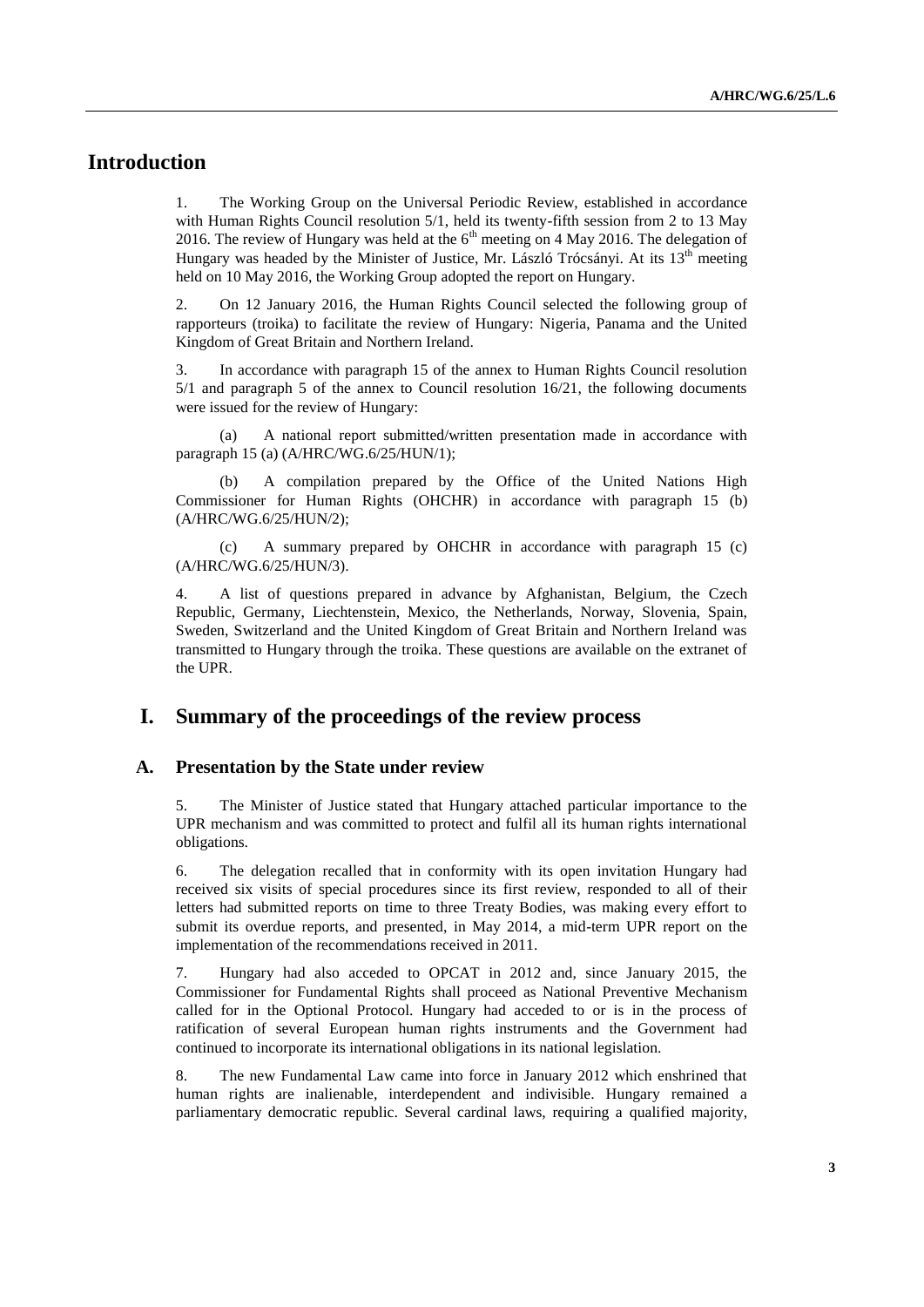had been adopted relating to major human rights issues such as the Commissioner for Fundamental Rights, freedom of information, the Constitutional Court, the legal status and remuneration of judges, the prosecution service, freedom of conscience and religion as well as the legal status of churches.

9. The national human rights institution had been strengthened and unified and it received, in December 2014, the status A from the International Coordinating Committee of National Institutions for the Promotion and Protection of Human Rights. Furthermore, the national architecture for the protection of fundamental rights had been perfected with the establishment of the National Authority for Data Protection and Freedom of Information and by the Equal Treatment Authority.

10. One of the outcomes of Hungary's first review was the establishment, in 2012, of an inter-ministerial human rights working group which has an advisory nature. The Human Rights Working Group set up, from the beginning, a round table to facilitate consultations with civil society organizations. For instance, the draft national report prepared by the Government for its second UPR was circulated among the members ofthe round table for observations, which were, subsequently incorporated into the final version of the report. As a signature engagement the Government of Hungary has organized since 2008 the Budapest Human Rights Forum with the aim to diffuse knowledge and raise awareness about human rights.

11. The Government had embarked in a comprehensive reform of the penal system to conform it to international law. In this context, a new criminal code entered into force in July 2013 based on four principles: efficiency, consistency, simplicity and modernity, supplemented with severity in the case of repeat offenders, and a preventative approach for first offenders.

12. The legislation on penal execution had also been reviewed to, inter alia, integrate several recommendations from the European Committee for the Prevention of Torture. And, following the ruling László Magyar vs Hungary made by the European Court of Human Rights, the Government had authorised the possibility of revision of life imprisonment sentences.

13. The delegation noted that the Ministry of Justice was in the process of amending the Law on Criminal Procedures to incorporate, among other provisions, the protection of the procedural rights of vulnerable groups as well as the effective regulation of covert operations and secret surveillance.

14. With regard to equality and non-discrimination, the delegation stated the new Fundamental Law contained a comprehensive definition of discrimination. And, following CEDAW's concluding observations, the new Penal Code introduced a legal provision criminalizing domestic violence, including psychological violence.

15. The Government had established a policy of zero tolerance against xenophobia and racism. Anti-Semitic and Anti-Roma statements had been officially denounced by the Government and had triggered legislative revisions. For instance, the rules of procedure of the Parliament concerning hate speech had been hardened and the Chair of the Sitting has a wider disciplinary authority, being able to request the exclusion of a politician from a session and impose fines if the MP used expressions against national, ethnic or religious groups or individuals. Moreover an advisory group composed of hate crimes specialists had been established in 2012.

16. The denial of the Holocaust (Jewish and Roma) had also been criminalized in the Penal Code with penalties up to three years of imprisonment.

17. The Minister of Justice acknowledged that, since 2015, Hungary was facing, with other European countries, a migration crisis without precedent. Hungary had done its best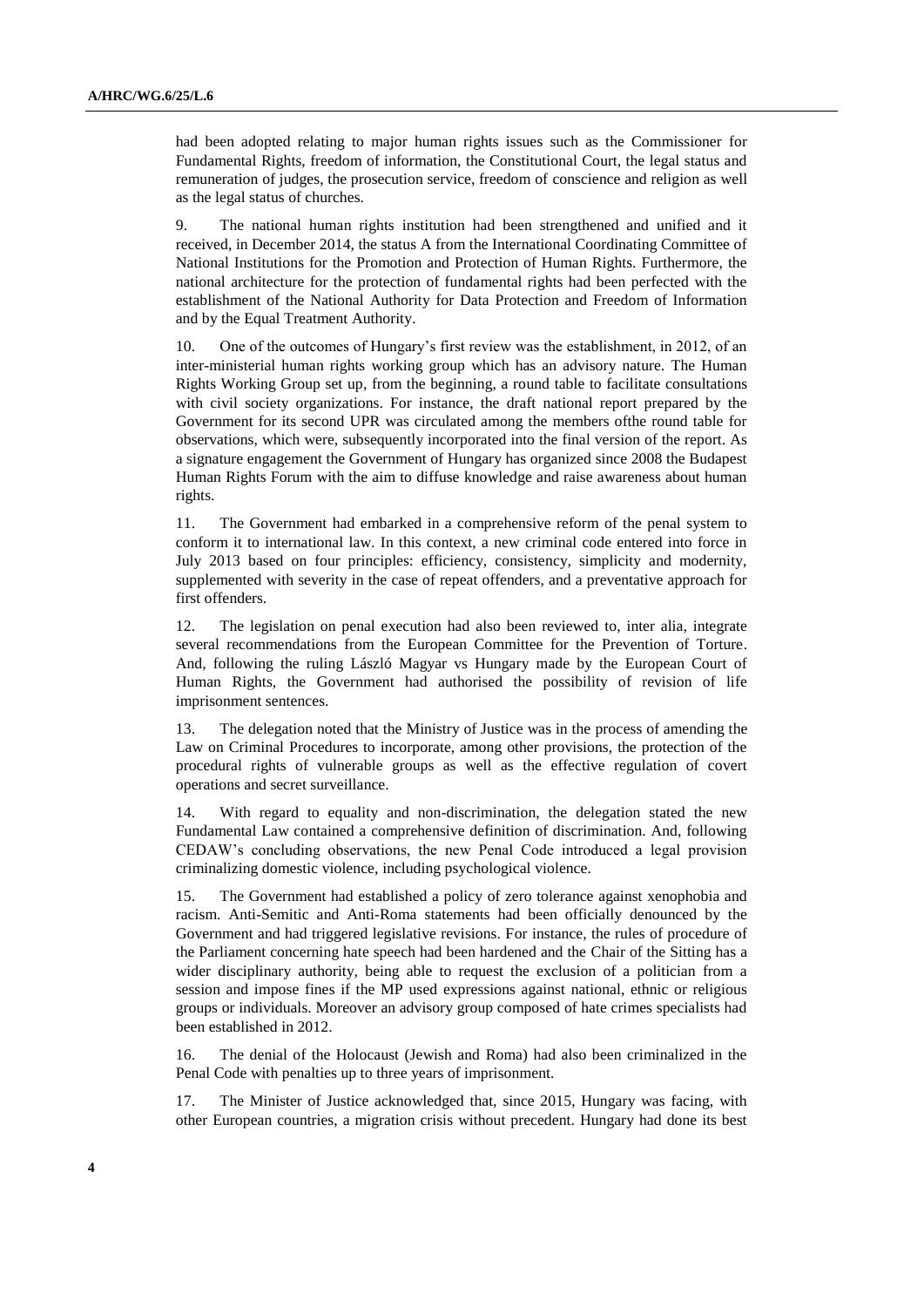to find a balance between the respect of humanitarian law and the protection of the national public order, a very complex task. It was in this context that the Government had approved several measures to strengthen the protection of borders, and improve the system of asylum, in compliance with international standards.

18. In concluding, the delegation noted that several changes had been introduced in the criminal code to consolidate the protection against smuggling in human beings. The most recent amendments were aimed at curbing the activities of cross-border organizations associated with the migration crisis.

#### **B. Interactive dialogue and responses by the State under review**

19. During the interactive dialogue, 86 delegations made statements. Recommendations made during the dialogue are to be found in section II of the present report.

20. Lebanon welcomed the adoption of a new Constitution and commended the interest showed by Hungary in protecting rights of ethnic communities.

21. Sweden stated that since 2010 the ruling party has made major changes that have gradually removed checks on the executive branch.

22. Switzerland was concerned at the measures taken by Hungary limiting access to the asylum procedure.

23. Tajikistan noted the adoption of a number of laws as a basis of a national strategy for the protection and upholding of human rights.

24. Thailand noted the widespread privatization of health services and urged the Government to ensure its policy does not affect access to quality healthcare.

25. The former Yugoslav Republic of Macedonia welcomed the ratification of OPCAT and encouraged authorities to continue efforts to tackle disbanded organizations targeting Roma.

26. Timor-Leste welcomed the establishment of an inter-ministerial Human Rights Working Group responsible for monitoring human rights.

27. Togo appreciated Hungary's full cooperation with Special Procedures mandate holders and welcomed the establishment of a national preventive mechanism.

28. Turkey remained concerned about living and detention conditions of refugees, asylum seekers and migrants and underlined the importance of fighting against human trafficking.

29. Ukraine commended the adoption of the new Constitution and human rights strategies including on social equality of men and women.

30. The United Arab Emirates welcomed measures to protect minorities from hate crimes and to combat incitement to religious hatred.

31. The United Kingdom of Great Britain and Northern Ireland encouraged Hungary to ensure that implementation of new measures contribute to greater transparency.

32. The United States of America was deeply concerned that the Hungarian Government had taken steps that eroded checks and balances and centralized executive power.

33. Uruguay welcomed the adoption of the new Constitution in 2012, and steps taken on integrating minorities, although challenges persisted.

34. Albania commended Hungary on the adoption of a specific legal provision in line with the Concluding Observations of the CEDAW governing domestic violence.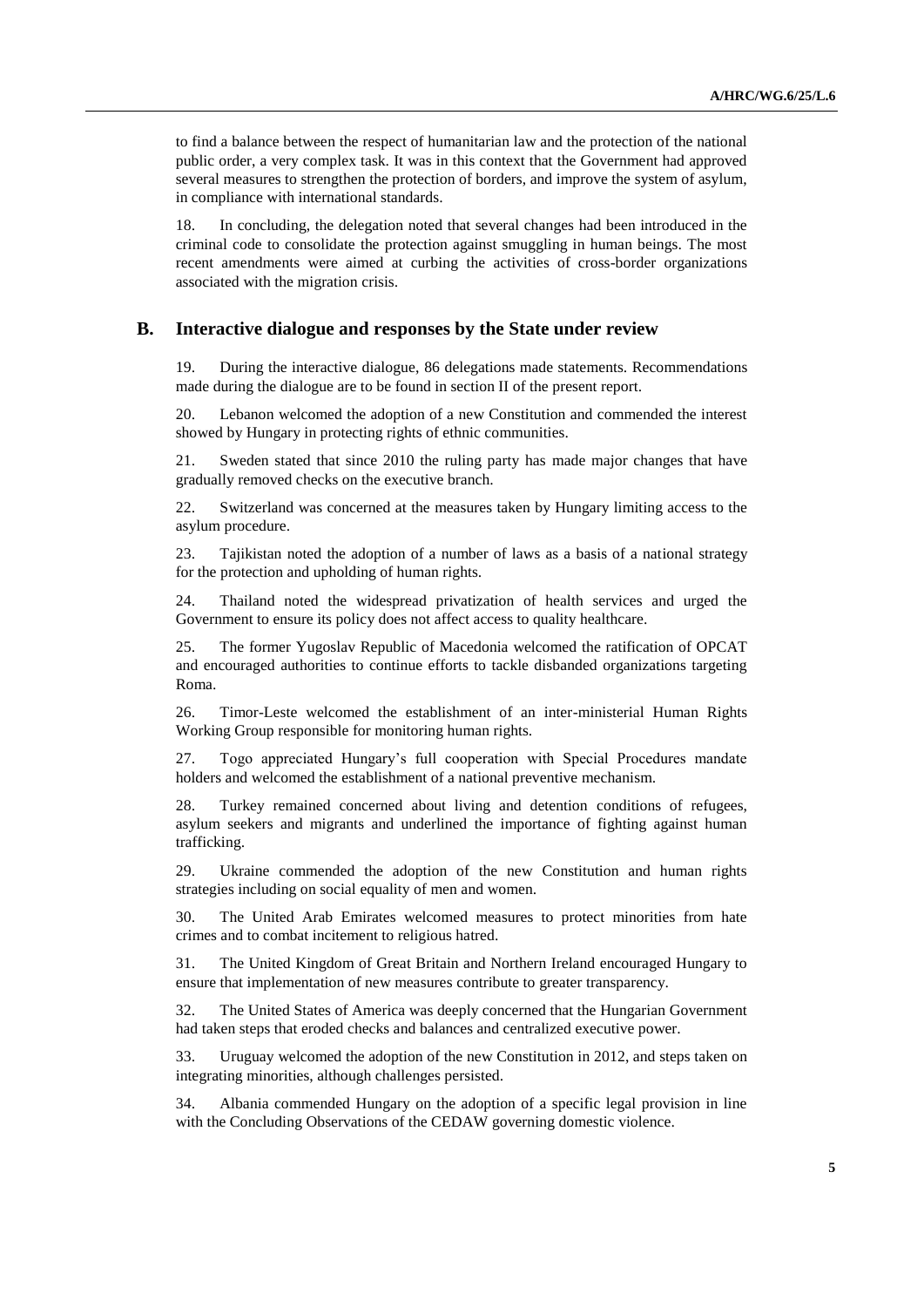35. The Philippines expressed concern about reported violation of human rights of migrants and called for international assistance to Hungary.

36. Argentina noted actions taken to end domestic violence and encouraged Hungary to continue adopting measures for this purpose.

37. Australia welcomed the establishment of the commissioner for Fundamental rights and encouraged Hungary to continue supporting it.

38. Austria expressed concern about allegations of undue government interference with political media coverage and lack of an effective strategy to counter the increase recourse to hate speech in Hungary.

39. Azerbaijan welcomed Hungary's accession to OP-CAT and appreciated the work done by Hungary in implementing social protection programmes for victims of trafficking.

40. Bahrain commended Hungary's intention to criminalize domestic violence but was concerned that there was no similar condemnation of other forms of violence.

41. Bangladesh expressed concern that the current level of ODA remains low in Hungary despite the efforts to increase ODA contribution.

42. Belarus was satisfied by the adoption of a national strategy on human trafficking and the implementation of youth-oriented preventive programmes.

43. Belgium commended Hungary for the measures taken to fight discrimination against women and noted that several reports mention that patriarchal attitudes and stereotypes persist in Hungarian society.

44. Bosnia and Herzegovina welcomed the OP-CAT ratification and expressed concern over constant low representation of women in decision-making processes.

45. On the independence of the constitutional court and the judiciary, the delegation of Hungary stated that new laws were enacted which were reviewed with the representatives of the European Commission. It stated the Constitutional Court had very similar rights to the rights of the German Constitutional Court and that since 2012 in more than 100 cases the Constitutional Court had declared some examined laws unconstitutional and overruled some judicial decisions. This proved that the Constitutional Court was a real genuine controller of the legislative branch and the executive branch in Hungary. The delegation underscored the independence of the Constitutional Court.

46. Regarding the administration of the judiciary a new system was created in which the National Office for the Judiciary and the National Council of Justice are jointly overviewing and supervising the judicial branch that demonstrated the absolute independence of the judicial branch.

47. The delegation highlighted that access to public data was rarely rejected -only if there was a national security issue, otherwise data had to be provided. It stressed that from the point of view of checks and balances concerning the independence of the judiciary and access to public data, Hungary was very transparent.

48. The delegation underscored that in the context of migration there was a joint responsibility of the international community, so a solution should be found where all the parties were partners. According to the Fundamental Law of Hungary, the right of asylum was provided to all asylum seekers. Hungary was the only country that registered over 200,000 people at its borders. The Hungarian public administration system was willing to handle these asylum applications. However, the majority of the asylum seekers actually left the country shortly after applying for asylum.. Hungary did not close the border per se, but in order to protect the external borders of the Schengen Zone it established transit zones and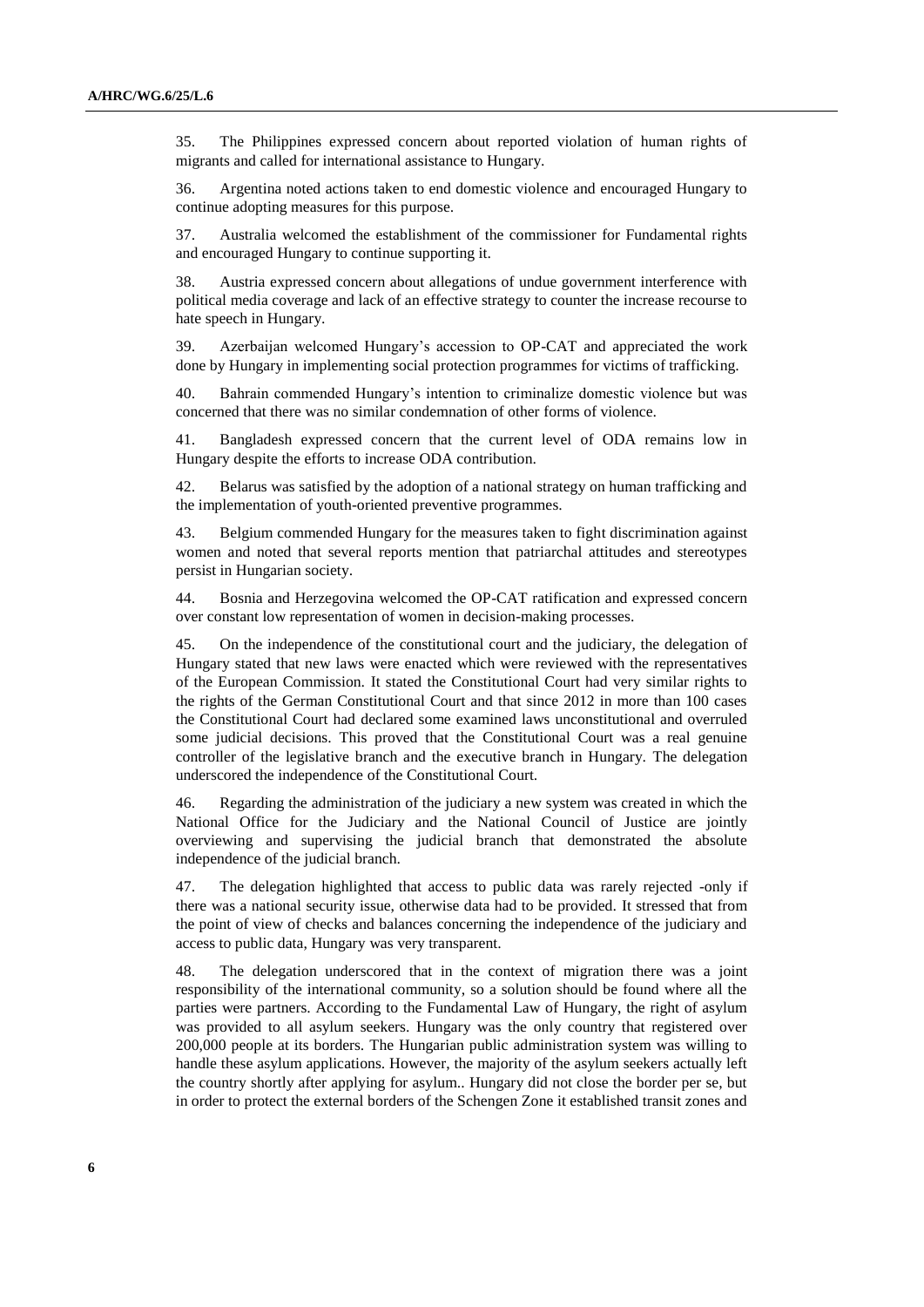in the transit zones there was the opportunity for anyone who wished, to claim for asylum and enter the Hungarian territory following a positive decision on this claim.

49. The delegation reported that vulnerable groups were always allowed entry. It pointed out that in the transit zones the Hungarian Red Cross and NGOs were also present, having received financial support from the Hungarian government in order to make sure that these refugees would be taken care of. In the transit zones accommodation, medical care and catering were provided. Hungary operated open reception centers. The delegation underscored that for the implementation of asylum detention, there were detention centers, not prisons, and that detention was only applied as a last resort (1.35% of asylum seekers were actually in detention centers in 2015). The delegation mentioned there was room for improvement. It explained that old international legal frameworks were often not easy to comply with; therefore Hungary was a very active party of various debates concerning the future legal framework and regulation on migrants.

50. Botswana noted measures to combat domestic violence and expressed concern about reports of continued discrimination of women belonging to national minorities.

51. Brazil was concerned with reports on denial of asylum applications after the adoption of a new la stipulating a list of safe countries.

52. Bulgaria appreciated the establishment of the office of the Ombudsman and the setup of an inter-ministerial Human Rights Working Group.

53. Canada remained concerned by reports of intimidation and reprisals against human rights defenders.

54. Chad welcomed the adoption of a new Constitution and the establishment of a Working Group on Human Rights.

55. Chile appreciated the efforts made by Hungary in fighting discrimination against Roma and highlighted the National Strategy to promote gender equality.

56. China noted the measures taken by Hungary in protecting minorities and promoting social inclusion.

57. Colombia noted the measures adopted by Hungary to prevent and combat human trafficking and discrimination against women.

58. Croatia commended campaign for children, parents and teachers to promote responsible internet use for children aiming to tackle protection of personal data and prevention of cyber bullying.

59. Cuba welcomed measures towards equality in rights of persons with disabilities and noted problems on racism, intolerance and hate speech in all the political spectrum.

60. The Czech Republic thanked the informative presentation by Hungary.

61. Ecuador was concerned about gender discrimination and mistreatment by security agents against Roma, national minorities and non-citizens, including children.

62. Egypt welcomed inter alia, strengthened guarantees of judicial independence and support for further independence and effectiveness of the National Human Rights Institution.

63. Ethiopia commended the annual Budapest Human Rights Forum and the commitment of the Government in establishing an Inter-ministerial Working Group.

64. Finland was concerned that Hungary is constructing a system in which the majority of refugees will be denied access to the territory of the EU.

65. France welcomed the Hungarian delegation and made recommendations.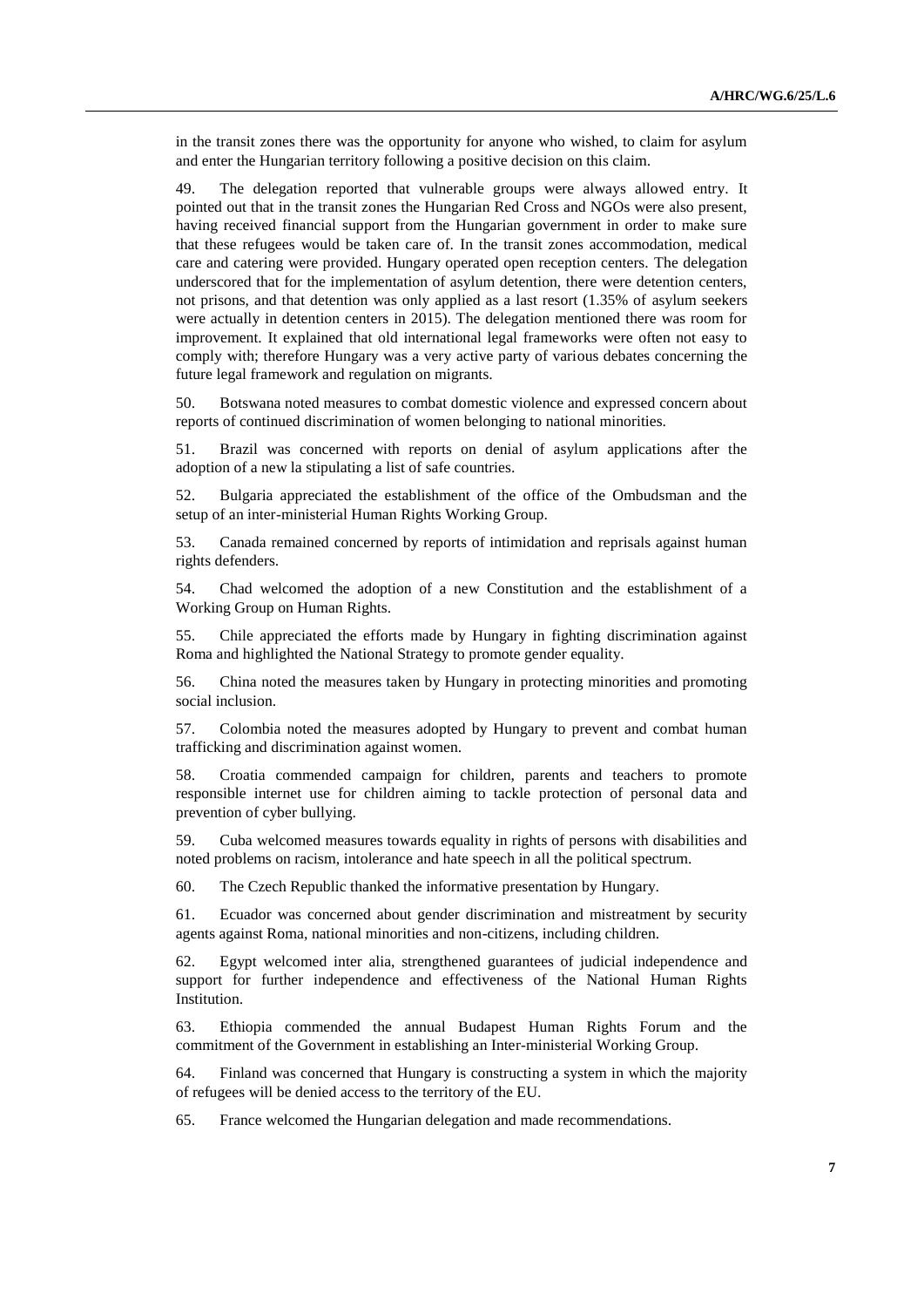66. Georgia commended Hungary for ratifying OP-CAT and for the establishment of a national preventive mechanism.

67. While seeing persisting shortcomings in Hungary, Germany welcomed the ratification of OP-CAT and of the Firearms Protocol.

68. Ghana noted the adoption of a new Constitution providing a comprehensive legislative framework, which demonstrates Hungary's commitment to implement its international obligations.

69. Greece welcomed the progress made by Hungary in the field of human rights since its first review, particularly the ratification of OP-CAT.

70. Guatemala acknowledged the progress made by Hungary in strengthening human rights through national strategies in a number or areas.

71. The Holy See welcomed measures taken to prevent and combat trafficking in persons and commended the endeavours to enhance the social security of families.

72. Honduras welcomed the endorsement of the National Strategy against human trafficking 2013-2016, the law on detention of victims of trafficking and the ratification of OP-CAT.

73. Iceland deeply regretted recent amendments to the Hungarian Criminal Code that make it an offence to enter the country through the border fence. It was also concerned at the persistence of xenophobic attitudes and hate crimes towards Roma.

74. On hate speech Hungary asserted that up until 1989 it had a communist dictatorship where people had no chance to express themselves freely, and at the time of the change of regime a decision was made to have a very wide definition of the freedom of expression. It was almost an absolute right, so there was only a very limited area of limitation. Various legal acts had dealt with this issue, but the Constitutional Court exercised its criticism in connection with the limitation of the freedom of expression. Nevertheless, in 2011 when the new Fundamental Law was adopted, a very important principle was included, which was the principle of the dignity of communities. Consequently, when freedom of expression is exercised it can never harm the dignity of any community, giving the chance to fight against hate speech.

75. The new Civil Code of 2014 entitles any member of a community to enforce his personality rights in the event of a false and malicious statement made in public at large for being part of the Hungarian nation or of a national, ethnic, racial or religious group. The application of the Criminal Code is the ultima ratio, but Racism-motivated hate speech needed to be combatted. The delegation noted that after the adoption of the new Fundamental Law, an act regarding para-military organizations was also adopted, criminalizing anyone who organized other people against a particular community. The delegation considered that civil society could also operate as a sort of alarm system, with the support from the Hungarian government to do so.

76. On the migration issue, the delegation explained that - while taking into account the Geneva Convention - according the Schengen agreement, any irregular migrant could be sanctioned. In this regard the issue of safe third countries should be taken into account, and Hungary considered Serbia as a safe country because the lives of individuals were not at risk there. The delegation expressed it was very difficult to control people coming through green border and that is why transit zones were established where people can enter our territories in a regular way. All the applications and procedures are launched in connection with those who enter Hungarian territories through the transit zones, while medical help and legal assistance is provided.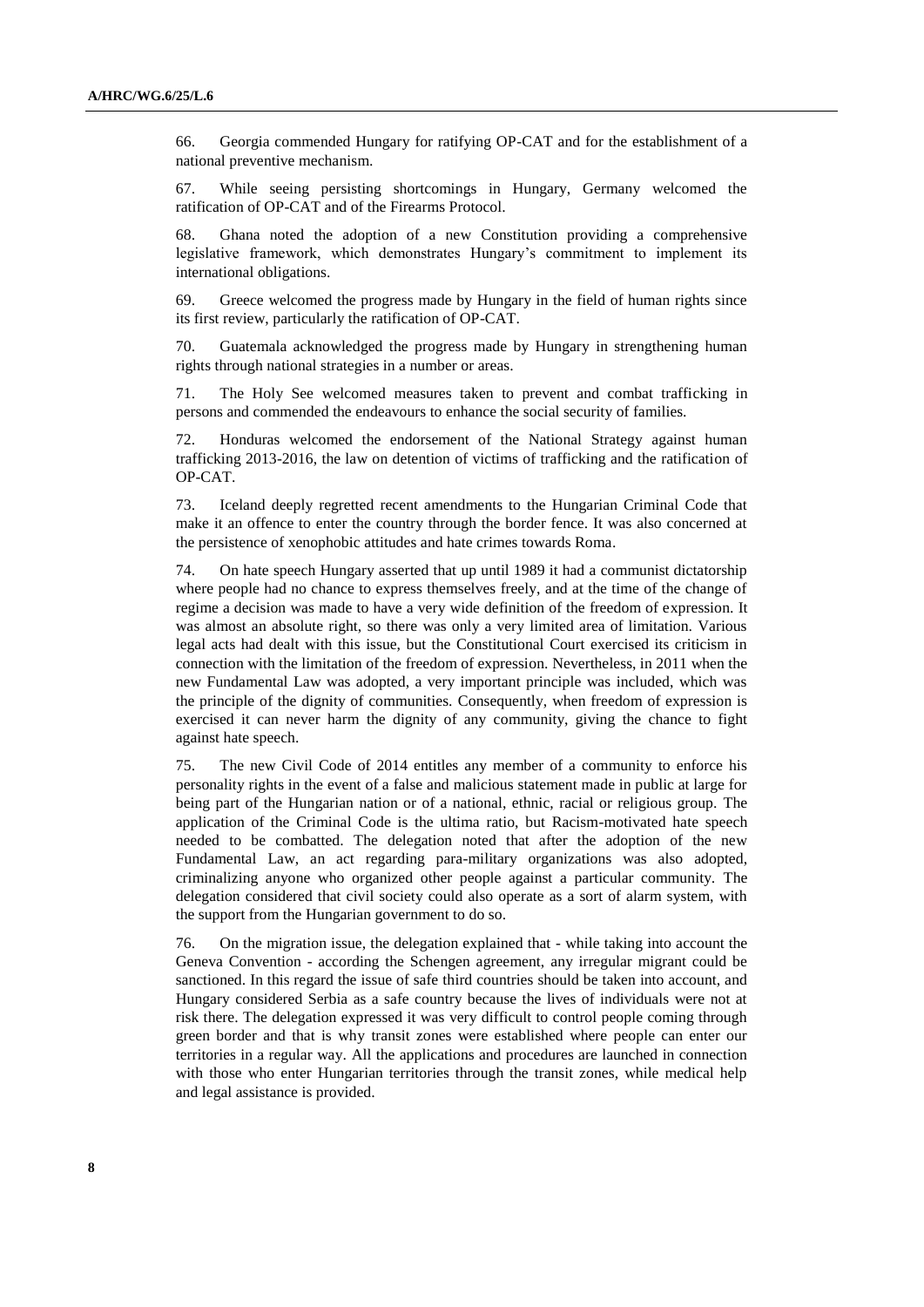77. The delegation indicated that efforts against human smugglers were of major importance and therefore criminalization in connection with human smuggling, referring to stories about people dying in trucks. It expressed its intention to cooperate with the UNHCR and to address the situation of children and unaccompanied minors.

78. The delegation of Hungary asserted that religious diversity and religious tolerance had a long tradition in Hungary. There was no prejudice against Islam in Hungary and it had no historical context. In Hungary there are over a thousand Muslim university students with a state grant who enjoy absolute protection and experience the tolerant side of the Hungarian society on a daily basis. The delegation expressed that the third largest Jewish Community of the EU lived in Hungary.

79. Hungary was also very diverse regarding ethnic and national minorities, 13 of which registered, i.e. which had the right of self-governance. In 2011 during its EU presidency Hungary initiated the European Roma Strategy which continued through the Hungarian National Social Inclusion Strategy, which aimed to ensure that in the areas of education, housing, healthcare and other areas the Roma minority is supported in order to be a fully integrated group of Hungarian society. Hungary was dedicated against segregation, the delegation pointed out that in 2014 a medium-term strategy was established to combat segregation and integrate Roma in the mainstream society, including the prevention of early school-leaving and fighting early drop-out.

80. The Government considered family policy, women's policy and the protection of children as one integral issue. Women were enabled to reintegrate in the labor force after giving birth. Although there were no female ministers in the Hungarian Government, there were several female State Secretaries and many women working in senior positions in the governmental and non-governmental sectors.

81. Full protection to the rights of children was provided and the Ombudsman had a very unique set of tools. The institution of the representative on children's rights was created and this office could be contacted directly by children, having the right to intervene in educational institutions and the educational system.

82. Regarding violence against women the delegation recalled the new crisis centers to support victims and considered it a very important task to ratify the Istanbul Convention.

83. India noted with concern that the amendment to the Law on Freedom of Information has undermined the right to information in Hungary.

84. Indonesia appreciated the adoption of a new Constitution on fundamental human rights and the establishment of the Inter-Ministerial Human Rights Working Group.

85. The Islamic Republic of Iran thanked Hungary for the statement delivered on the human rights achievements since the first UPR cycle.

86. Iraq called upon Hungary to continue efforts undertaken to develop care programmes targeting children and elderly and to continue combating racism and hate crimes.

87. Ireland noted with concern the introduction of increasingly restrictive regulations on accreditation and funding of civil society organisations. It was concerned about reports of threats and harassment of human rights defenders in Hungary.

88. Italy welcomed the creation of the Subcommittee on Women's Dignity as an important step in combating violence against women in Hungary.

89. Japan was concerned by reports that media had been subjected to restrictions and political interference under the new Media Act and welcomed revisions to said Act.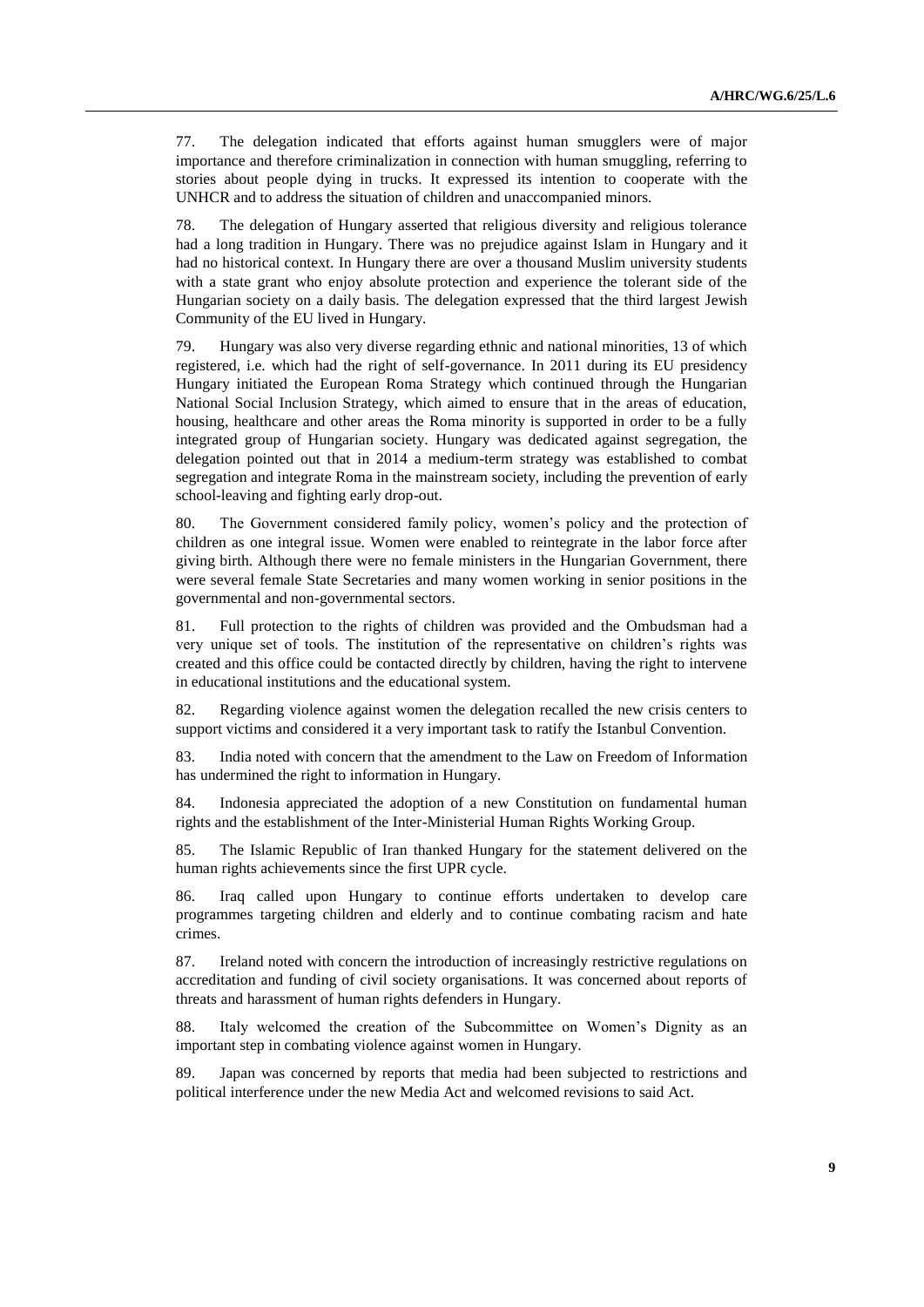90. Kazakhstan welcomed the comprehensive criminal law reform, the ratification of the OP-CAT and the strengthening of the Ombudsperson system.

91. The Lao Peoples' Democratic Republic welcomed efforts to implement the recommendations accepted during the last UPR cycle and commended Hungary for the adoption of the new Constitution.

92. Latvia was alarmed by some of the preliminary observations of the Special Rapporteur on the situation of human rights defenders in Hungary.

93. The State of Palestine welcomed a number of positive results achieved by Hungary in ensuring the rights and equal opportunities for persons with disabilities.

94. Libya noted with deep satisfaction the progress achieved by Hungary since the first UPR cycle.

95. Lithuania commended steps towards combating hate crimes by adopting new legislation that criminalizes violation of dignity of any national, ethnic, racial or religious community.

96. Malaysia noted advances in human rights protection and stated that additional focus could be given in areas such as gender equality, combating racial discrimination and rights of migrants.

97. Maldives appreciated the mid-term report submitted by Hungary and encouraged it to take a human rights based approach in dealing with refugees.

98. Mexico acknowledged the efforts made by Hungary to increase the well-being of persons with disabilities and the recent adoption of a strategy to provide alternatives to the institutionalization of persons with mental disabilities.

99. Mongolia underscored the strengthening by Hungary of the Constitutional Court and Ombudsman system, in connection with the new Constitution.

100. Montenegro noted the concerns of CEDAW regarding women belonging to minorities, who were subject of discrimination and ill-treatment by Hungary's law enforcement official.

101. Morocco commended Hungary for the adoption of a new Constitution, which includes new legislative texts, and for acceding OP-CAT.

102. Namibia noted the establishment of the Subcommittee on Women's Dignity with security of women and combating domestic violence as priority tasks.

103. The delegation stated that Hungary had a very diverse media, in the majority of cases privately owned, and there was an independent media authority in place. In 2010 a new Act on Media was adopted and as a result of negotiations and consultations with the Council of Europe and the European Commission the Act on Media was amended in 2012. In 2015 the Act on Media was reviewed by the European Commission and came to the conclusion that some positive steps had been taken since 2011. Regarding the Media Council, its members are elected and appointed by the parliament and their mandate goes over one parliamentary cycle.

104. Sanctions can be applied for example, if minors are harassed on a media organ, or in the case of hate speech, or if the media is unbalanced. The delegation considered the media act in compliance with international standards but it was open to discussions.

105. On the relationship with the NGOs and civil society, the delegation indicated that civil society played a crucial role in public life and also in the justification of public decisions. Civil society had room for criticizing the government. The delegation underscored that the Government evaluated these critical comments and it encouraged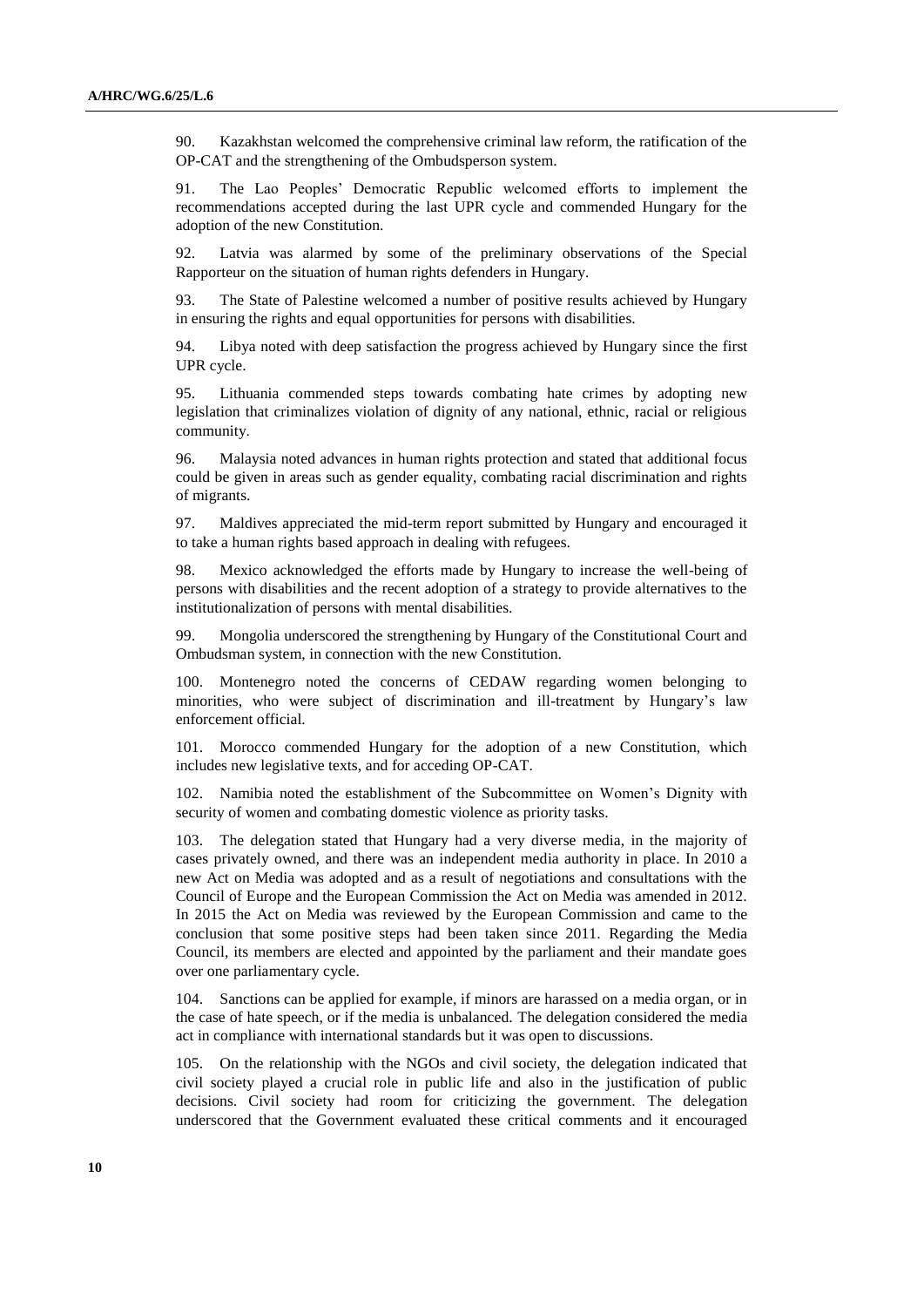dialogue, recalling the Human Rights Working Group where various round table discussions had been carried out. The delegation believed that in the legislative procedure NGOs had the chance to deliver their opinions.

106. The International Criminal Court was of major importance because Hungary was one of the countries supporting ICC and ratifying the Rome Statute.

107. In certain areas addressing segregation represented a larger challenge and fine-tune measures were needed and collaboration with Roma organizations and churches in the process was important.

108. According to the new Fundamental Law Hungary had a new principle on persons with disabilities providing protection for their independent living. The delegation recalled the amendment of the civil code which reinforced the rights of persons with disabilities. The CRPD would be implemented with the best possible effort.

109. On the issue of the LGBT community it was important to put this in the context of hate speech as well, so this act against LGBT was criminalized. The delegation considered Hungary was in the middle rate in the acknowledgement of LGBT rights.

110. The Netherlands noted there was room for improvement on prohibiting domestic violence and marital rape, and encouraged Hungary to undertake further action towards free media laws.

111. Nigeria commended Hungary's efforts for Roma and on extreme poverty and expressed concern about alleged disproportionate use of force against migrants and refugees.

112. Norway acknowledged the efforts to combat hate speech and hate crime.

113. Pakistan commended recent legislations and the cooperation with the Council and Treaty Bodies and expressed hope for appropriate response to the migrant and refugee crisis.

114. Peru expressed its appreciation to Hungary for the measures taken to improve the socio-economic conditions of families.

115. Algeria welcomed the organization since 2008 of a Forum on Human Rights in Budapest and invited Hungary to consider ratifying ICRMW.

116. Poland commended Hungary for upholding its standing invitation to the special procedures mandate holders.

117. Slovenia noted the positive impact of the Budapest Human Rights Forum, welcomed steps for the rights of the Slovenian minority and inquired about the implementation of CEDAW recommendations.

118. The Republic of Korea noted the improved human rights infrastructure and protection of vulnerable groups resulting from the follow-up on the review.

119. The Republic of Moldova commended the creation of the Ombudsman and enhancement of child-friendly administration of justice and expressed concern about the lowered age of criminal responsibility.

120. Romania expressed appreciation for Hungary's measures to protect the rights of persons of national minorities.

121. The Russian Federation welcomed the efforts made by Hungary in implementing the Second Action Plan to improve the conditions of people living in extreme poverty 2015- 2017.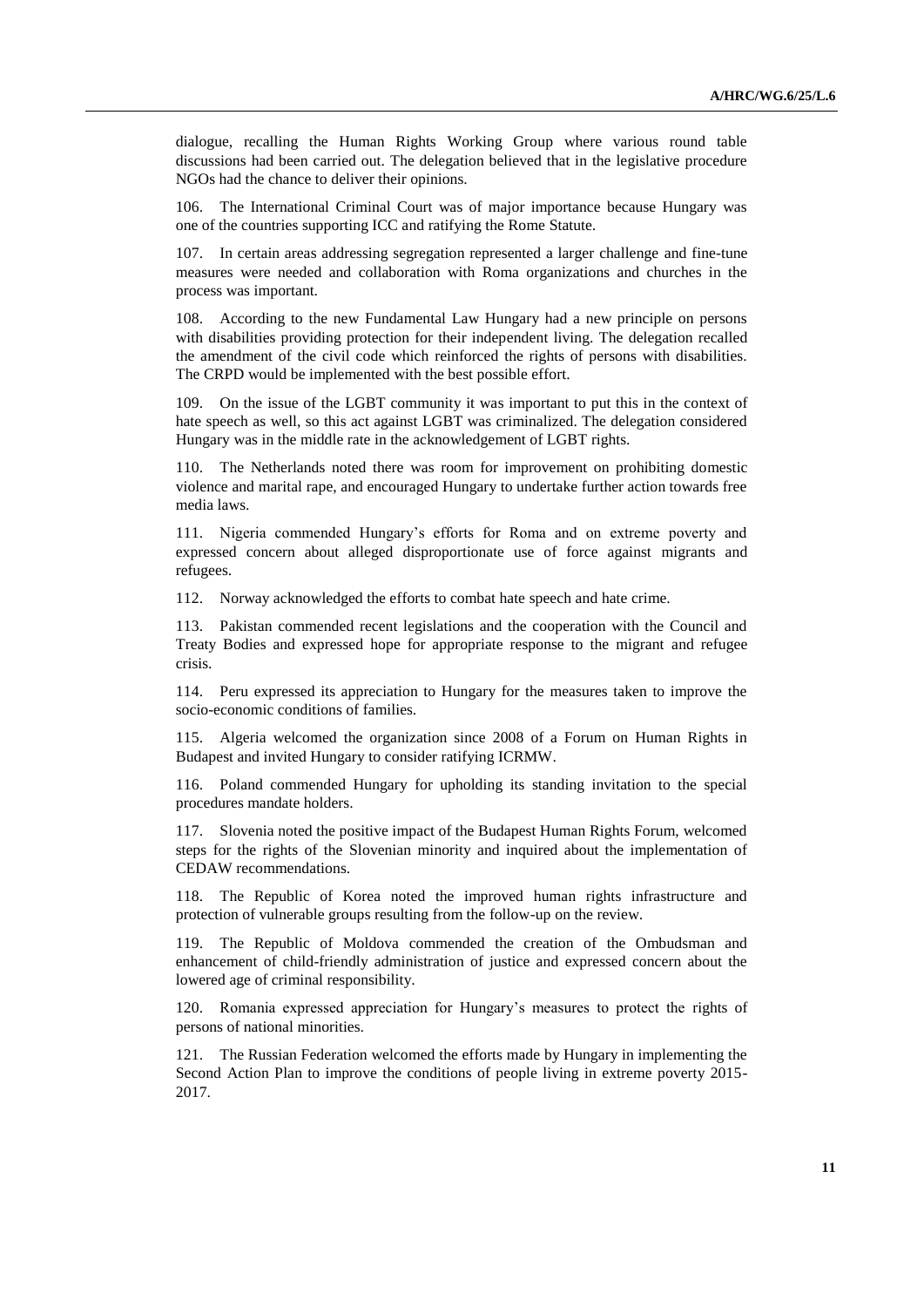122. Senegal welcomed the restructuring of the Constitutional Court and the creation of the Republic Mediator in Hungary.

123. Sierra Leone encouraged Hungary to raise the age of criminal responsibility and urged Hungary to maintain a more humane asylum-seeking process.

124. Portugal welcomed the ratification of OP-CAT and the significant steps for gender equality and commended the establishment of the Inter-Ministerial Human Rights Working Group.

125. South Africa expressed concern about continued discrimination against women of ethnic minorities.

126. Spain recognized the adoption of legislation to tackle more effectively gender violence and welcomed Hungary's involvement in the integration of persons with disabilities in the labour market.

127. The delegation of Hungary welcomed recommendations and contributions, underscoring the importance given to cooperate with the UN and the Human Rights Council. It highlighted Hungary's commitment to promote human rights and expressed its will to apply for membership for the Human Rights Council for 2017-2019. It stated Hungary would take home all of the recommendations and contributions and would get back on what it could support. The delegation stated that human rights mechanisms always had room for improvement and Hungary would try to implement pending obligations.

# **II. Conclusions and/or recommendations**

128. **The recommendations formulated during the interactive dialogue/listed below will be examined by Hungary which will provide responses in due time, but no later than the thirty-third session of the Human Rights Council in September 2016**:

128.1. **Widen the scope of international obligations through accession to the remaining international treaties, such as ICRMW and ICPPED and OP-CRC-IC, OP-CESCR (Albania);**

128.2. **Consider ratifying the ICRMW, ILO Convention 189, and the Optional Protocol to the Convention on the Rights of the Child (Philippines);**

128.3. **Accept the competence of the Committee on Enforced Disappearances, in conformity with Articles 31 and 32 of the ICPPED (France)**

128.4. **Consider ratifying the International Convention on the Protection of All Persons from Enforced Disappearance, the Optional Protocol to the Covenant on Economic, Social and Cultural Rights and the International Convention on the Protection of the Rights of all Migrant Workers and Members of their Families (Ghana);**

128.5. **Become party to the International Convention on the Protection of the Rights of All Migrant Workers and Members of Their Families, the Rome Statute of the International Criminal Court, the Conventions on the refugees and stateless persons, the ILO Convention 169 and the Convention to fight discrimination in Education (Honduras);**

<sup>\*\*</sup> The conclusions and recommendations have not been edited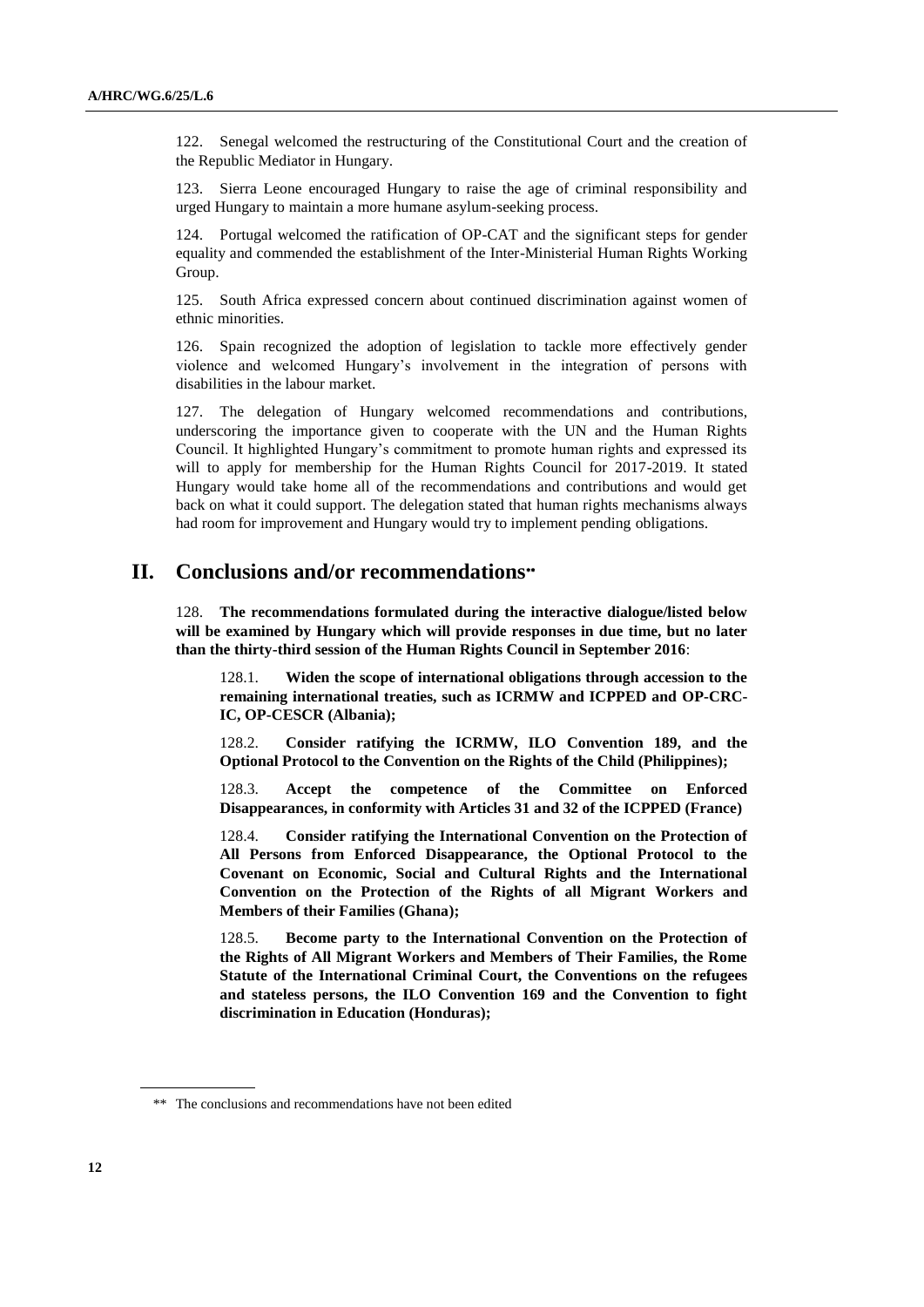128.6. **Ratify the Council of Europe Convention on preventing and combating violence against women and domestic violence (Italy), (Montenegro), (Netherlands) (Turkey) (Belgium);**

128.7. **Withdraw its reservation on pertinent articles of the ICERD, ICESCR, ICCPR and the Optional Protocol to the CRC on armed conflict (South Africa);**

128.8. **Ratify the Istanbul Convention without delay (Bosnia and Herzegovina);**

128.9. **Sign and ratify ICRMW (Turkey);**

128.10. **Ratify the International Convention on the Protection of the Rights of all Migrant Workers and Members of their Families (Ecuador) (Guatemala) (Uruguay);**

128.11. **Consider ratifying the ICRMW (Egypt);**

128.12. **Ratify ICRMW, as previously recommended (Senegal);**

128.13. **Consider acceding to the UN Convention on Enforced Disappearances (Kazakhstan);**

128.14. **Accelerate the process of accession to the International Convention for the Protection of All Persons from Enforced Disappearance (Mongolia);**

128.15. **Ratify the International Convention for the Protection of All Persons from Enforced Disappearance (Montenegro) (Sierra Leone) (Uruguay) (France);**

128.16. **Step up the process of consultations concerning the accession to ICPPED, as previously recommended (Senegal);**

128.17. **Ratify the Optional Protocol to the Convention on the Rights of the Child on a communication procedure (Togo) (Portugal) (Uruguay);**

128.18. **Ratify the Optional Protocol to the International Covenant on Economic, Social and Cultural Rights (Italy);**

128.19. **Ratify the OP-ICESCR (Portugal)**

128.20. **Fully align domestic legislation with the Rome Statute of the ICC through explicit provisions on the duty to cooperate promptly and fully with the Court (Austria);**

128.21. **Continue further improvement of the protection and promotion of human rights in the country (Azerbaijan);**

128.22. **Continue to provide protection to the family as the natural and fundamental unit of the society (Egypt);** 

128.23. **Develop and implement a National Action Plan on Human Rights to further ensure systematic and comprehensive approach for the promotion and protection of human rights, with the full engagement of the civil society (Indonesia);**

128.24. **Ensure that its policies, legislation, regulations and enforcement measures effectively serve to prevent and address the heightened risk of business involvement in abuses in conflict situations, which includes situations of foreign occupation (State of Palestine);**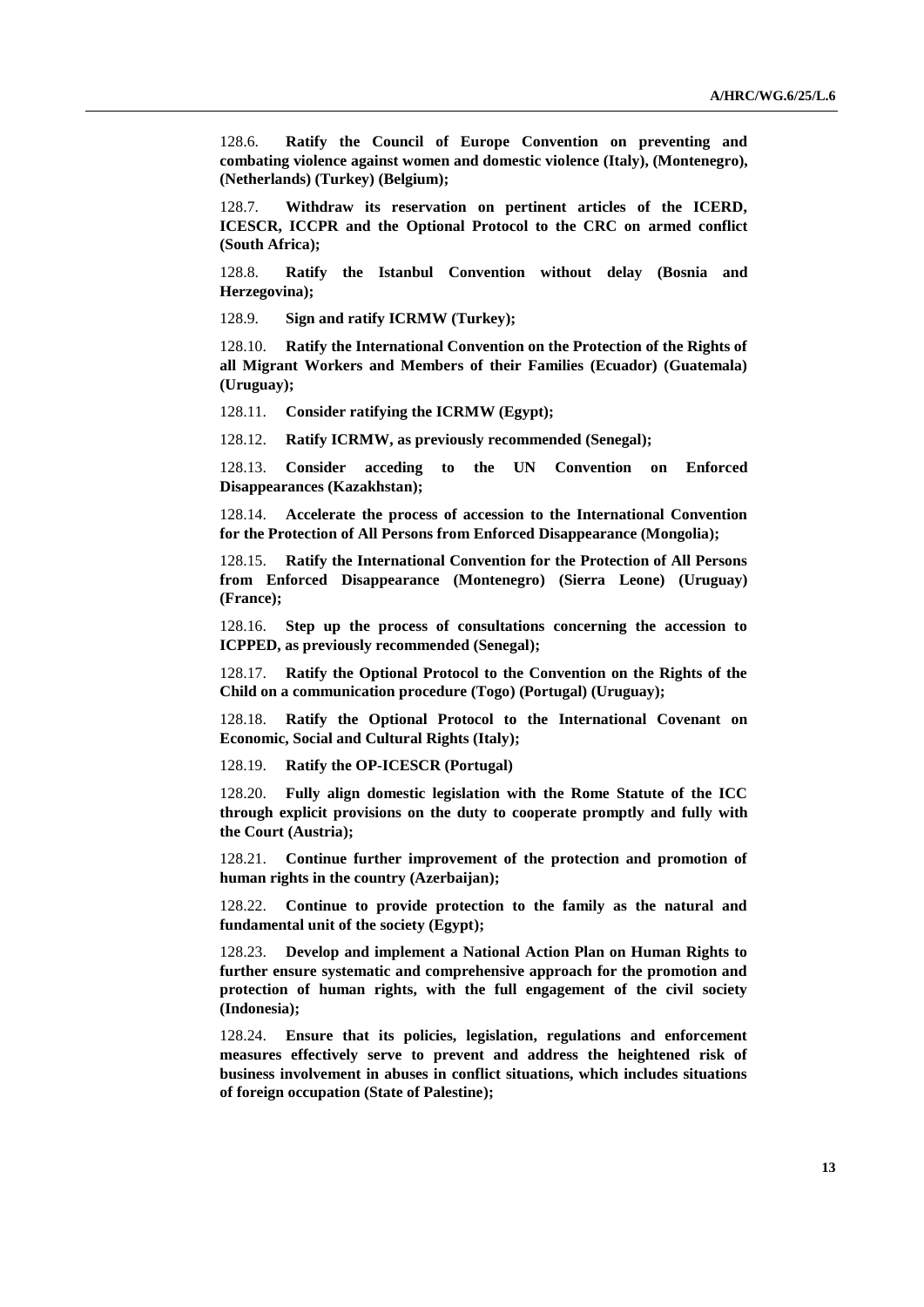128.25. **Step up efforts to establish a mechanism to monitor measures to help address and ameliorate the conditions of women and children (Philippines);**

128.26. **Assess the compatibility of its policies and laws with its international obligations including all core principles of human rights to which Hungary is a party (Ethiopia);**

128.27. **Continue the efforts to harmonize national legislation with international standards in the field of human rights (Morocco);**

128.28. **Continue to promote and protect the fundamental freedoms and human rights of all its citizens (Nigeria);**

128.29. **Deepen its commitment with the International Criminal Court through adapting its national legislation to the Rome Statute (Peru);**

128.30. **Consider developing Human Rights Indicators as suggested by the OHCHR as an instrument that allows for a more precise and coherent evaluation of national human rights policies (Portugal);**

128.31. **Consider increasing the funding of the National Preventive Mechanism, in order to support its work and the detention monitoring activities (Croatia);**

128.32. **Provide adequate resources and functional independence to the Equal Treatment Authority (India);**

128.33. **Continue to implement measures to protect the rights of the child (Tajikistan);**

128.34. **Enhance measures to protect the rights of children, women and other vulnerable groups (Lao People's Democratic Republic);**

128.35. **Consider establishing independent mechanism for monitoring children's rights and providing necessary financial resources for its functioning (Poland);**

128.36. **Ensure consultation processes which allow a public debate and interaction with the independent civil society, with sufficient time during the drafting of new laws and public policies (Switzerland);**

128.37. **Engage in consultation with pro-transparency organisations and other relevant stakeholders prior to developing or implementing new legislation on Freedom of Information (United Kingdom of Great Britain and Northern Ireland);**

128.38. **Refrain from targeting or restricting the activities of civil society organisations based on their political affiliation or their receipt of foreign funding (Australia);**

128.39. **Adopt measures to comply with provisions of the new Constitution including on combating discrimination and ensuring equal participation in political and public affairs by all citizens (Botswana);**

128.40. **Improve both formal and informal dialogue and public consultation between the Government and civil society, including on proposed legislation with an impact on human rights (Czech Republic);**

128.41. **Continue with the efforts aimed at ensuring timely cooperation with treaty bodies, regarding the submission of its over-due national reports (The former Yugoslav Republic of Macedonia);**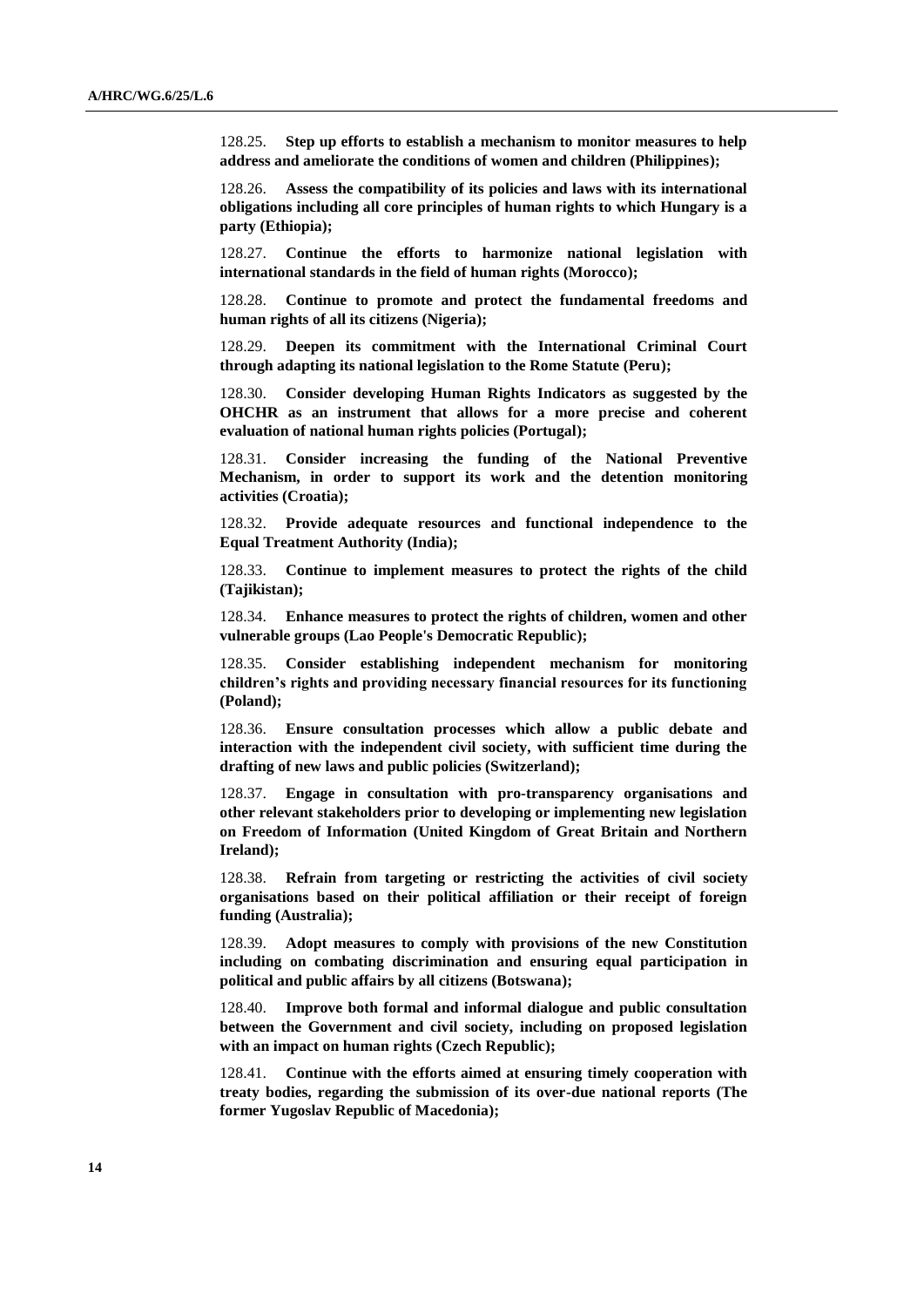128.42. **Submit overdue reports to CERD, Committee on Economic, Social and Cultural Rights and to the Human Rights Committee (Ukraine);**

128.43. **Intensify efforts aimed at implementing recommendations of treaty bodies and special procedures including CEDAW, CRC, CRPD, Special Rapporteur on Racism and the Working Group on Arbitrary Detention (Ukraine);**

128.44. **Take appropriate measures to progressively reduce the existing backlog of overdue reports to the UN Treaty Bodies (Kazakhstan);**

128.45. **Submit overdue reports to the Human Rights Committee, CESCR and CAT (Sierra Leone);**

128.46. **Continue to strengthen measures to promote tolerance and respect for cultural diversity and to counter prejudice, stereotypes, discrimination, racism and Islamophobia (United Arab Emirates);**

128.47. **Reconsider policies on family, gender equality and nondiscrimination (Bahrain);**

128.48. **Continue efforts to sensitize the public to combat discrimination on all grounds online to ensure that all rights are respected (Croatia);**

128.49. **Continue efforts in following up and monitoring any discrimination based on sex, race or any other form (Ethiopia);**

128.50. **Continue to implement National Social Inclusion Strategy (Pakistan);**

128.51. **Take all the necessary measures to fully implement the National Social Inclusion Strategy (Slovenia);**

128.52. **Enact comprehensive legislation that fully guarantees the application of the principle of non-discrimination and to ensure the full enjoyment of all human rights by every member of society (South Africa);**

128.53. **Intensify activities aimed at overcoming gender stereotypes (The former Yugoslav Republic of Macedonia);**

128.54. **Take effective measures to address the needs of women belonging to minorities, such as Roma women, in order to eliminate all forms of discrimination against them (The former Yugoslav Republic of Macedonia);**

128.55. **Provide the national mechanism for the promotion of gender equality of adequate human and financial resources to enable it to effectively fulfil its mandate (Togo);**

128.56. **Address the discriminatory situation of women belonging to minorities, including Roma women (Bangladesh);**

128.57. **Take further measures to reduce the inequality between sexes, sensitize the population in this regard and ensure that these measures are effectively implemented (Belgium);**

128.58. **Continue to take action towards a comprehensive gender equality strategy and introduce effective legislative measures to increase women's participation in political life and decision-making (Bosnia and Herzegovina);**

128.59. **Redouble its efforts towards combating stereotypical division of gender roles in family and society (India);**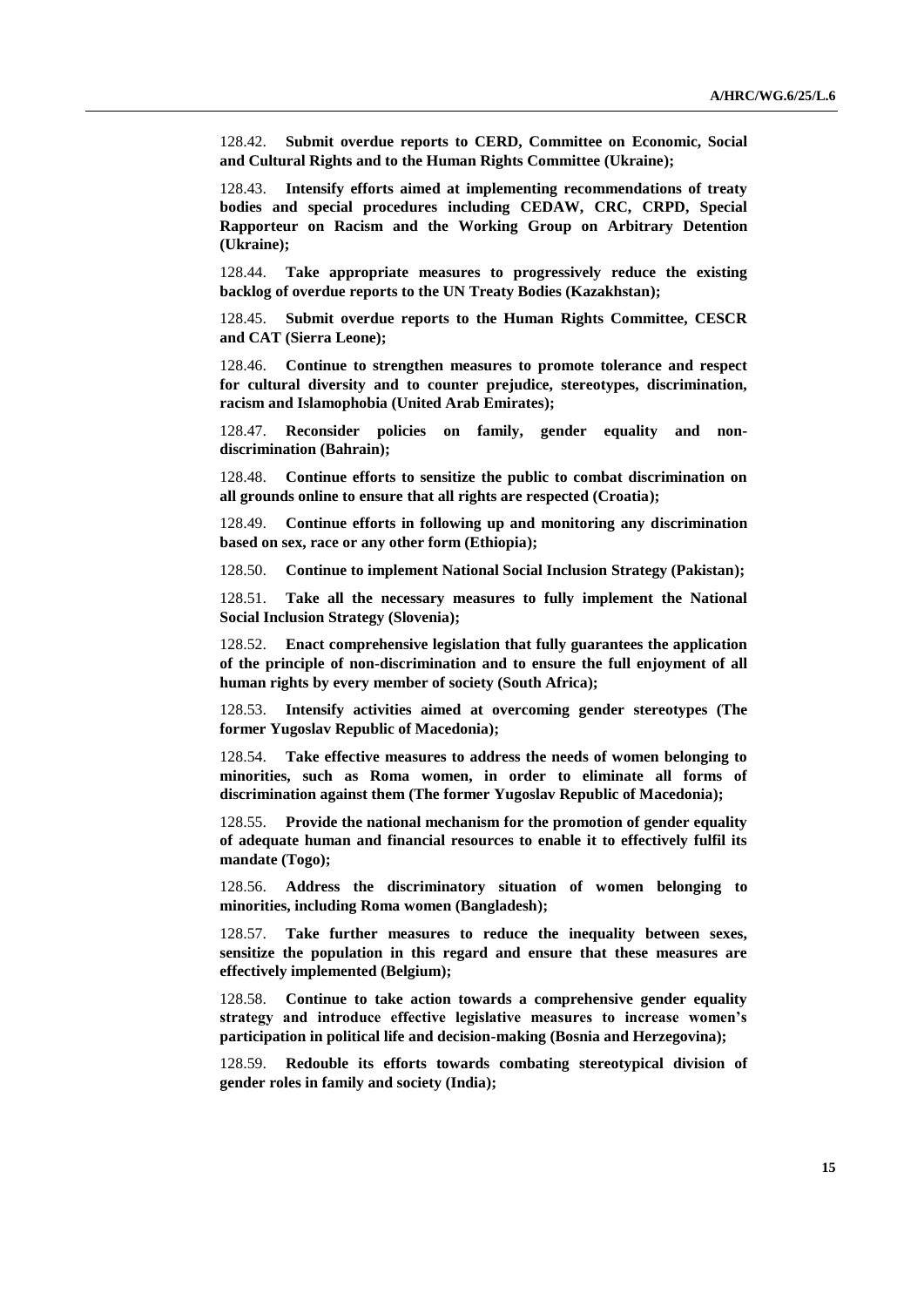128.60. **Adopt a comprehensive law on domestic violence (Iran (Islamic Republic of));**

128.61. **Take further steps to address root causes that affect the rights of women belonging to disadvantaged groups (Latvia);**

128.62. **Take concrete measures to improve access to decent work for all women, eliminate all discrimination against women at work, and create more socioeconomic opportunities for disenfranchised women (Malaysia);**

128.63. **Introduce effective legislative measures to increase women's participation in political life and decision-making (Namibia);**

128.64. **Continue to make efforts to ensure women's participation in political life and in decision-making (Pakistan);**

128.65. **Establish effective legislative measures, such as quotas, to improve the participation of women in political life and decision-making processes (Algeria);**

128.66. **Adopt a comprehensive, human rights based gender equality strategy (Slovenia);**

128.67. **Continue the implementation of Roma integration policies in all social economic cultural political and educational sectors (Lebanon);**

128.68. **Support the gender integration in all spheres of life (Tajikistan);**

128.69. **Strengthen its measures to combat racism and discrimination in all its forms against migrants and asylum seekers (Thailand);**

128.70. **Take all necessary measures to eliminate racial discrimination and segregation of Roma in education (Timor-Leste);**

128.71. **Implement a comprehensive plan of action envisaged to protect the rights and improve the life conditions of women and children pertaining to ethnic minorities (Uruguay);**

128.72. **Step up the efforts to combat all forms of discrimination and favour equality of opportunities and treatment, with special care and attention to those who are in a more vulnerable situation, such as persons belonging to the Roma community (Argentina);**

128.73. **Step up efforts to address discrimination and social exclusion faced by persons belonging to the Roma minority with particular emphasis on integrated schooling and social housing (Austria);**

128.74. **Establish a comprehensive integration strategy for migrants, with specific measures to prevent and eliminate racism, racial discrimination, xenophobia and intolerance against migrants irrespective of their status (Bangladesh);**

128.75. **Continue to pay special attention to issues related to the elimination of discrimination of the Roma who study in the education system (Belarus);**

128.76. **Take measures to eliminate any discrimination and segregation in the education system against Roma children (Belgium);**

128.77. **Take effective measures to ensure the Hungarian National Police and the hate-crimes expert net improve the enforcement of laws against hate crimes, including by allocating sufficient resources; undertaking thorough**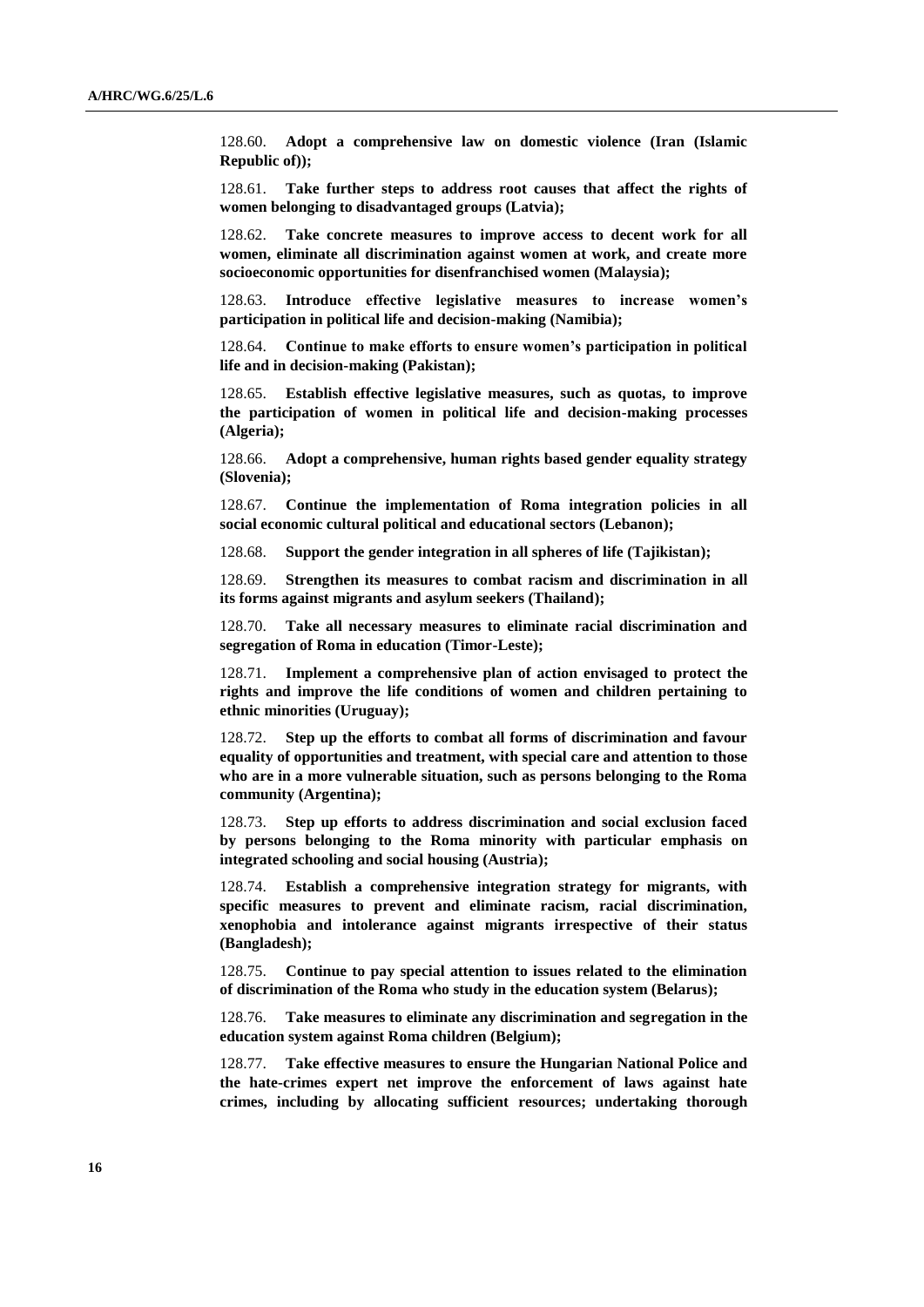**investigations and prosecution; and by providing training for the front-line law enforcement (Canada);**

128.78. **Protect persons who are marginalized and most vulnerable from intolerance, xenophobia, and other forms of discrimination (Canada);**

128.79. **Lift the measures in force that imply the discrimination and rejection of migrants and refugees, in particular those concerning to the use of force against them (Cuba);**

128.80. **Continue to take specific measures to prevent and eliminate racism, racial discrimination, xenophobia and intolerance against migrants, refugees and asylum seekers (Egypt);**

128.81. **Take resolute measures to put an end, without further delay, to the continuing segregation of Roma children at school (Finland);**

128.82. **Take active measures to prevent actual segregation of Roma students in public and private schools (Germany);**

128.83. **Redouble efforts to prevent and eliminate racial discrimination, xenophobia and the intolerance against migrants, refugees and asylum seekers (Guatemala);**

128.84. **Undertake further steps to promote efforts to overcome residual social discrimination against Roma and other ethnic minorities (Holy See);**

128.85. **Take effective steps to end discrimination against Roma in education, health, employment, housing and access to services with a special focus on ending continued segregation of Roma children at schools (India);**

128.86. **Strengthen its efforts to promote tolerance and cultural understanding of the Roma population in the aim of eliminating discrimination including in regard to access to education and employment and participation in politics (Japan);**

128.87. **Step up efforts to effectively prevent and combat discrimination of persons belonging to national minorities, in particular regarding their access to education and health care (Kazakhstan);**

128.88. **Take further steps to eliminate discrimination against the Roma population, especially in the field of education, health, employment, housing and access to services (Namibia);**

128.89. **Intensify efforts to combat discrimination and ill-treatment of Roma and eliminate segregation of Roma girls in the educational system (Nigeria);**

128.90. **Take measures to prevent and eliminate racism, racial discrimination, xenophobia and others (Nigeria);**

128.91. **Continue the work to further social and economic integration of the Roma population, reduce direct and indirect school segregation of Roma children and actively promote Roma participation in society through education (Norway);**

128.92. **Continue its efforts to integrate the adult Roma population in the labour market and the Roma children and young people in the regular education system (Peru);**

128.93. **Ensure that, in the context of the new legislation adopted in 2011, following the UPR 2011 recommendations, the self-governments truly**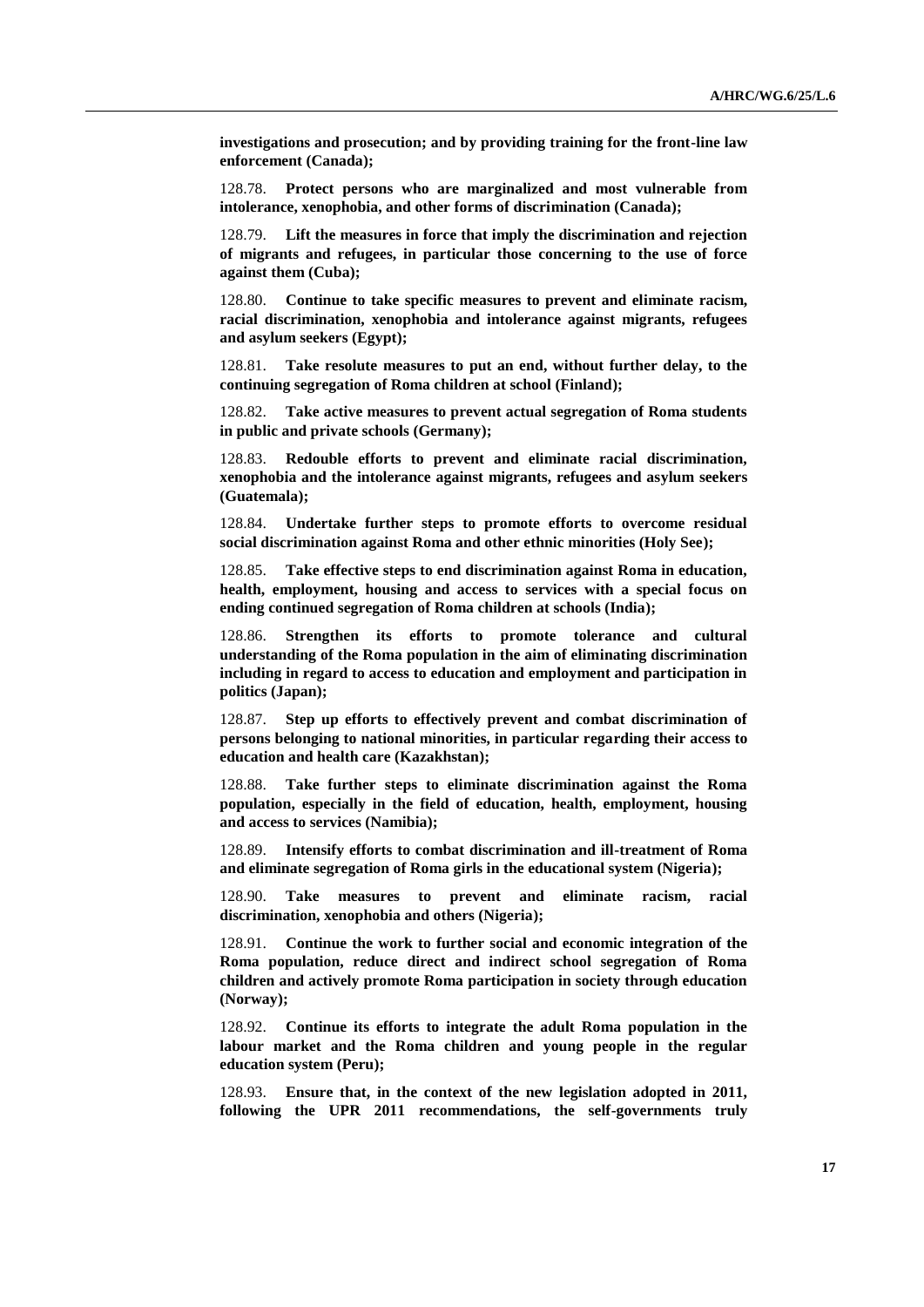**represents the persons of national minorities on whose behalf they act (Romania);**

128.94. **Include specific components in public policies and budgets to address the needs of persons belonging to minorities, including Roma women and children (South Africa);**

128.95. **Adopt more policies and allocate more resources specifically directed towards Roma women and children (Spain);**

128.96. **Continue the efforts to combat hate speech, racism, xenophobia and all forms of discrimination against refugees and migrants (Lebanon);**

128.97. **Carry out the work to eliminate expressions of hatred, racial and religious discrimination (Tajikistan);**

128.98. **Intensify national efforts to prevent and eliminate all manifestations of anti-Semitism and take resolute measures to condemn hate speech, including against Roma (Albania);**

128.99. **Take action against the worrying increase and public use of hate speech, most often addressed at migrants, asylum seekers but also civil society organizations and vulnerable groups (Austria);**

128.100. **Intensify its efforts to combat xenophobia, islamophobia and refugee hatred, and take the necessary measures to condemn hate speech (Bahrain);**

128.101. **Take resolute measures to condemn hate speech, racial discrimination, xenophobia and intolerance against all minority groups, migrants and asylum seekers (Bulgaria);**

128.102. **Apply effectively policies against racism and hate speech (China);**

128.103. **Implement effectively its legislation and policies against hate speech and hate crimes with particular focus on the human rights protection of Roma, Jews, LGBTIs and other vulnerable groups (Czech Republic);**

128.104. **Ensure that the constitutional amendment prohibiting speech that would violate the dignity of the Hungarian nation cannot be used to silence criticism and limit freedom of expression as guaranteed under the ICCPR (Czech Republic);**

128.105. **Take all the necessary measures to combat violence linked to racial discrimination, as well as hate crimes and speeches, including against refugees and migrants (France);**

128.106. **Cease anti-immigration campaigns and rhetoric of incitement to hatred, xenophobia and anti-Semitism and take measures to fight against hate speech and hate crimes in general (Greece);**

128.107. **Adopt a hate crime investigation protocol and ensure that victims of hate crimes have effective access to the mechanisms of justice and redress (Iran (Islamic Republic of));**

128.108. **Identify efforts to combat all forms of discrimination and to ensure that hate crimes motivated by racism, xenophobia or other forms of discrimination are effectively investigated and perpetrators are brought to justice (Italy);**

128.109. **Further step up efforts to publicly condemn hate speech, including against Roma (Lithuania);**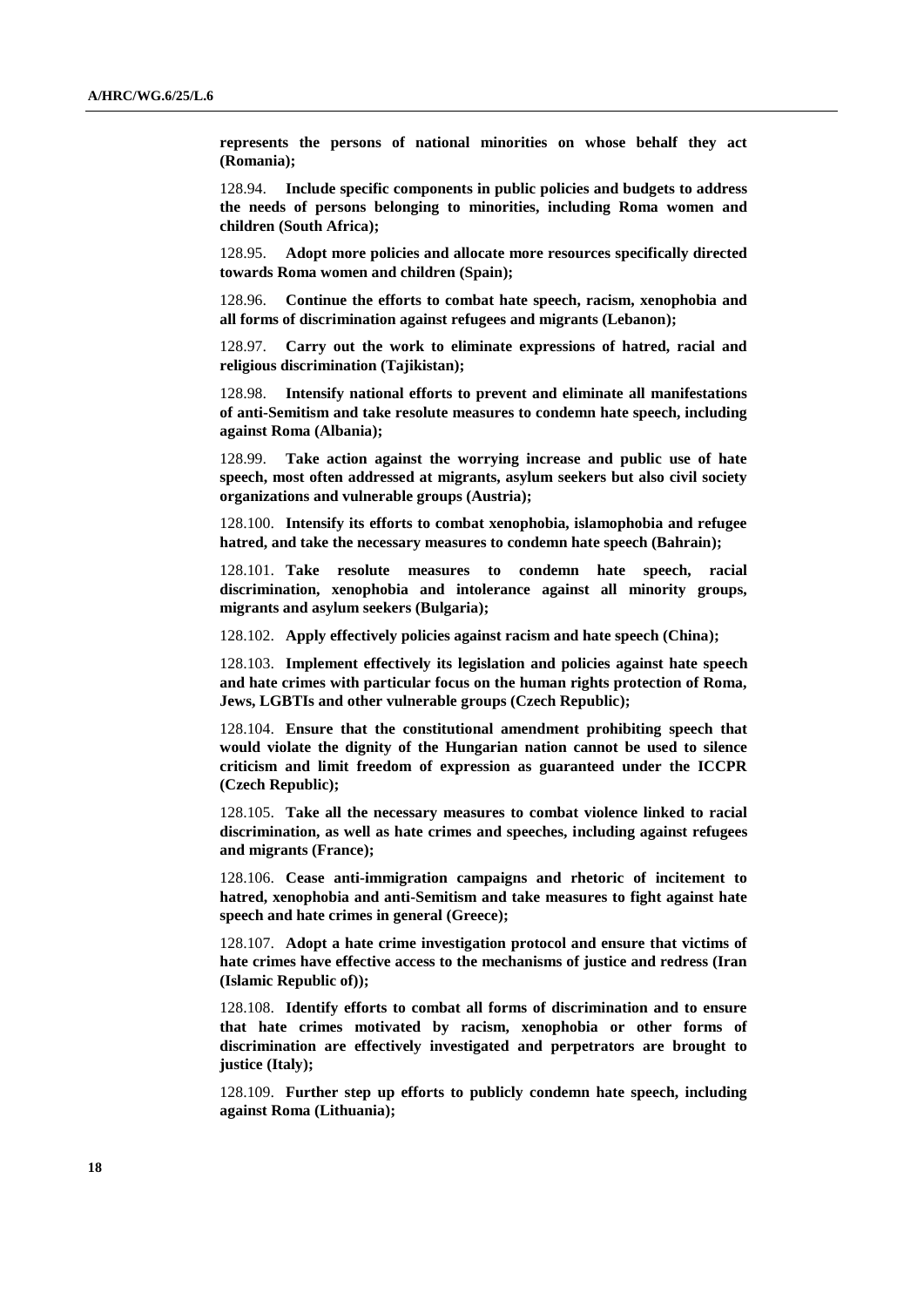128.110. **Enhance inter-ethnic, inter-religious, and inter-cultural understanding within the society, and ensure access to justice for victims of racial hatred or violence (Malaysia);**

128.111. **Further strengthen measures to combat hate speech and hate crime (Norway);**

128.112. **Strengthen measures to avoid hate speeches of all kinds in political messages and in the media (Peru);**

128.113. **Combat hate speech and statements stigmatizing refugees and asylum seekers (Algeria);**

128.114. **Prevent and combat racism and hate speech, including through human rights education and training, and by promoting tolerance (Slovenia);**

128.115. **Enhance its efforts to prevent and root out all kind of national and ethnic intolerance, as well as condemn any incitement to ethnic and religious hatred and hate speech against the Roma in particular (Russian Federation);**

128.116. **Implement strategies aimed at tackling hate speech and xenophobia in all its forms (Sierra Leone);**

128.117. **Continue to fight anti-Semitism, and to oppose any attempt to relativize or rehabilitate anti-Semite policies in past and present (Germany);**

128.118. **Adopt and implement a comprehensive strategy and action plan to tackle discrimination based on sexual orientation and gender identity (Australia);**

128.119. **Adopt a strategy and a comprehensive plan of action to counter discrimination based on sexual orientation and gender identity (Chile);**

128.120. **Take comprehensive measures to counter discrimination on the grounds of sexual orientation and gender identity (Colombia);**

128.121. **Fight against discrimination based on the origin, gender and sexual orientation, by continuing its efforts in the implementation of the existing instruments (France);**

128.122. **Adopt a comprehensive strategy in order to combat discrimination based on sexual orientation and gender identity (Greece);**

128.123. **Raise the legal age of marriage for women and men to 18 years (Maldives);**

128.124. **Follow the recommendations of the 2014 OSCE election observation missions's final report (United States of America);**

128.125. **Reinstate juvenile courts and raise the age of criminal responsibility to 14 years, for all crimes, in line with international standards (Botswana);**

128.126. **Amend the legislation on the protection of families in order to widen the definition of family (Brazil);**

128.127. **Intensify efforts to prevent overcrowding in prisons (Chile);**

128.128. **Take measures to address the persistence of preventive detention in police centres and the high risk of ill-treatment (Cuba);**

128.129. **Reduce the length of the initial pre-trial detention phase (Turkey);**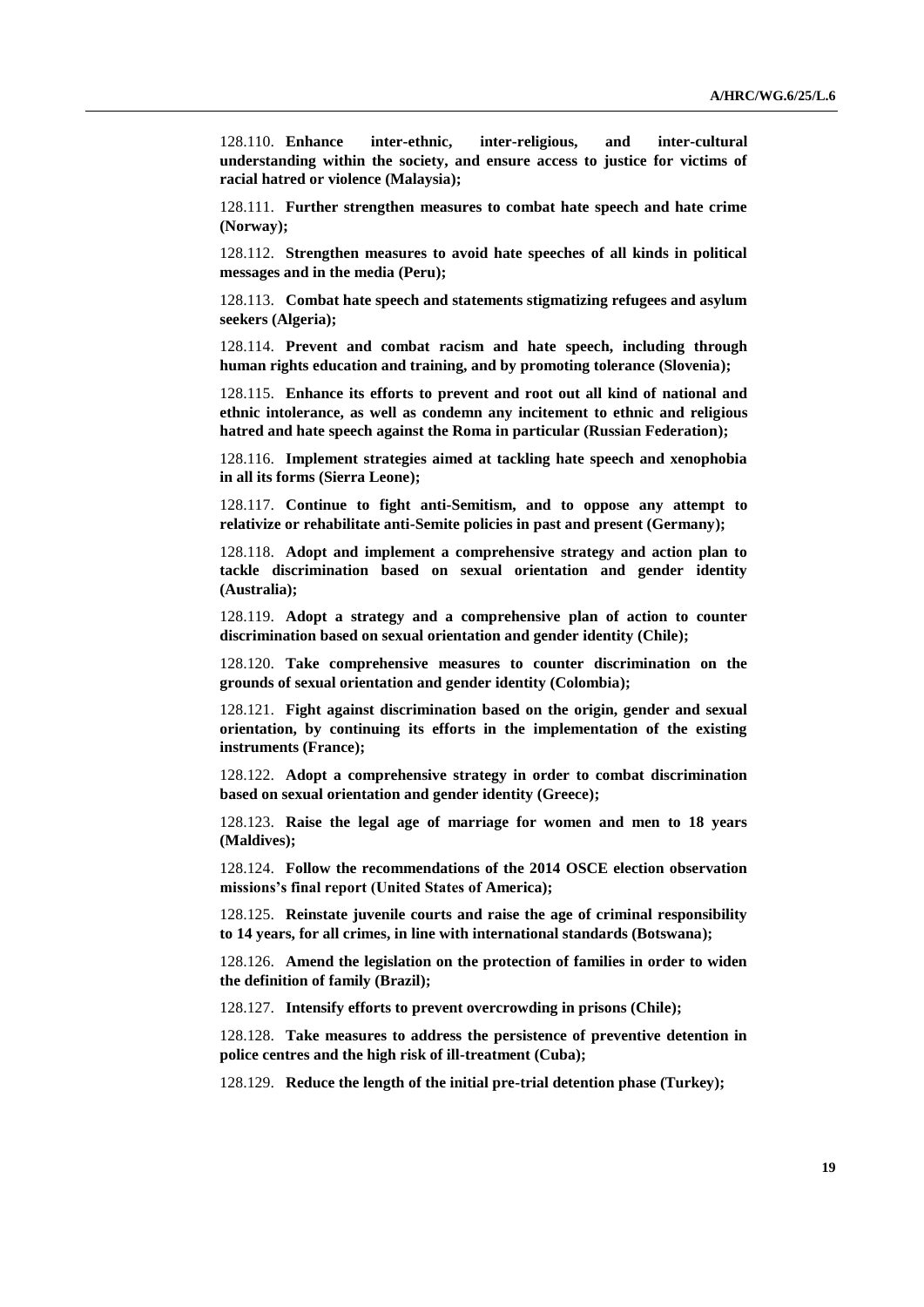128.130. **Consider adopting a law on domestic violence and criminalizing different types of violence against women (Turkey);**

128.131. **Take additional measures to effectively combat violence against women and promote the participation of women in political life and their insertion in the professional life (France);**

128.132. **Continue efforts, including by raising awareness, in order to prevent domestic violence and violence against women (Georgia);**

128.133. **Promote public policies to prevent violence against women and girls, including domestic violence and sexual violence (Mexico);**

128.134. **Strengthen efforts to combat violence against women, inter alia, by ratifying the Council of Europe Convention on Preventing and Combating Violence against Women and Domestic Violence (Poland);**

128.135. **Establish a law to criminalise all forms of violence against women (Sierra Leone);**

128.136. **Adopt a National Action Plan on Security Council Resolution 1325 on Women, Peace and Security (Portugal);**

128.137. **Define rape criminally based on the lack of voluntary consent in addition to reinforcing and making more accessible to victims the health care services (Spain);**

128.138. **Criminalize different types of violence against women, to amend the Criminal Code to ensure that rape is defined according to the CEDAW recommendations (Lithuania);**

128.139. **Take concrete measures to protect child victims of sexual exploitation and prostitution (Maldives);**

128.140. **Abandon the practice of corporal punishment of children and encourage non-violent forms of discipline (Poland);**

128.141. **Consider raising the age of criminal responsibility from 12 to 14 years, even for the most serious crimes (Republic of Korea);**

128.142. **Enact laws and legislation aiming at combating human trafficking (Lebanon);**

128.143. **Ensure the prosecution and punishment of perpetrators of human trafficking, and provide adequate assistance and protection services to victims (Turkey);**

128.144. **Continue its efforts in order to strengthen the protection of victims of trafficking (Azerbaijan);**

128.145. **Take steps to reduce and prevent trafficking and provide adequate incentives and protection to victims (Bulgaria);**

128.146. **Take additional measures to combat trafficking in human beings (France);**

128.147. **Intensify efforts to effectively prevent trafficking in women and girls and strengthen measures for the rehabilitation and social integration of victims of trafficking (Georgia);**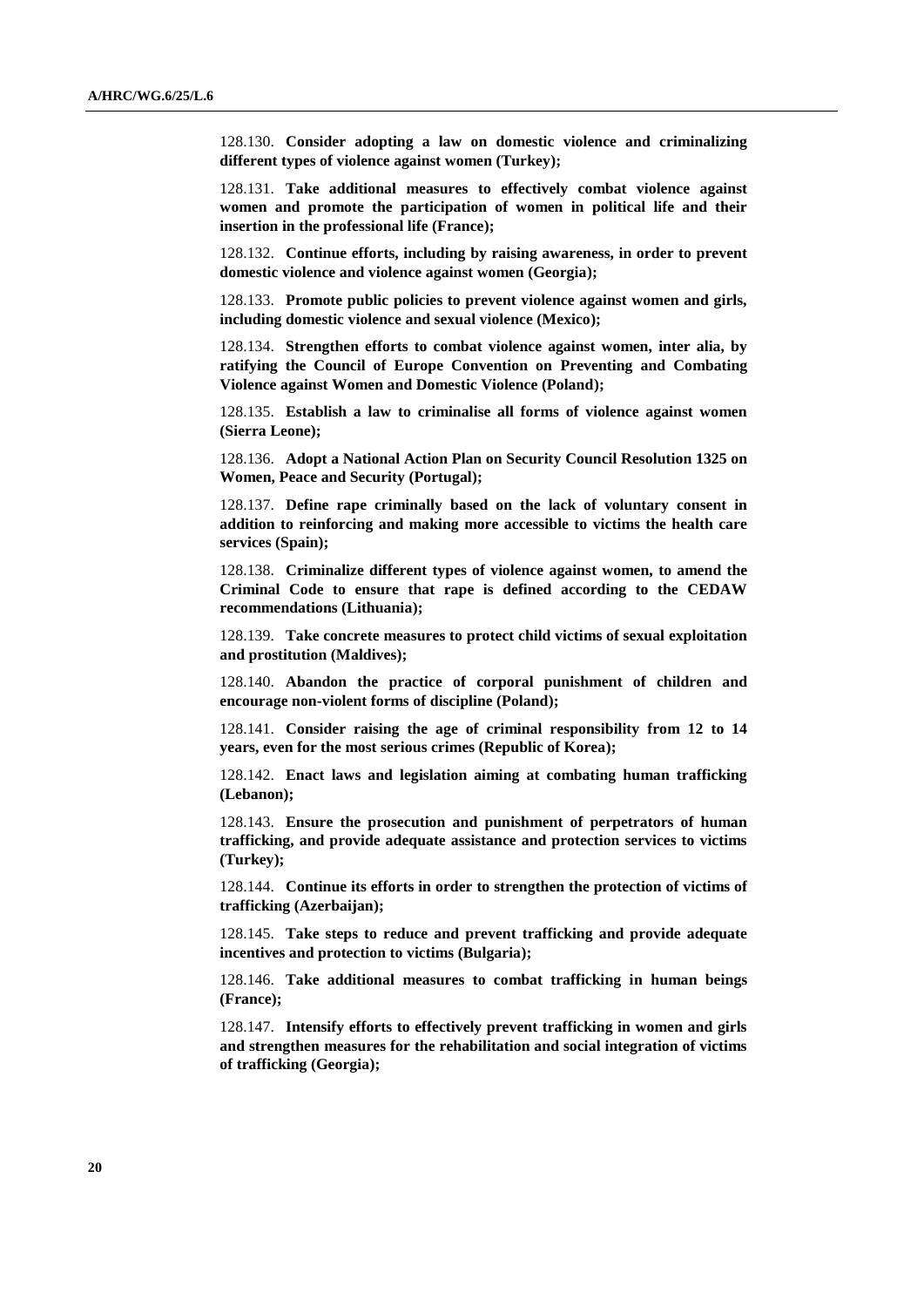128.148. **Take measures to ensure the effective investigation and prosecution of human trafficking cases and establish remedy procedures for the victims (Greece);**

128.149. **Strengthen mechanisms to prevent the trafficking in boys and girls and provide the support needed for victims of trafficking to be reintegrated into society (Mexico);**

128.150. **Take concrete measures to ensure the independence of the Constitutional Court and the protection of human rights and fundamental freedoms, and that political pressure is not being applied to judicial decisionmaking (Sweden);**

128.151. **Implement reforms on judicial independence and rule of law recommended by the International Bar Association Human Rights Institute in 2015 (United States of America);**

128.152. **Continue to pursue implementation of the UN Basic Principles on the Independence of the Judiciary and repeal all provisions of national law that restrict the Constitutional Court's jurisdiction (Australia);**

128.153. **Take necessary measures for strengthening its specialized juvenile justice system in compliance with the Convention on the Rights of the Child (Republic of Moldova);**

128.154. **Continue efforts for the reintegration of former child offenders in the society (Republic of Moldova);**

128.155. **Remedy the shortcomings in the media law as expressed by the Venice Commission (Sweden);**

128.156. **Revise transparency laws to reinstate a freedom of information parliamentary ombudsman, and ex ante reclaiming of labor costs for processing information requests, and limit public institutions'authority to refuse access to public data (United States of America);**

128.157. **Take concrete steps to promote pluralism of the media and their independent work, including the exercise of their watchdog function (Czech Republic);**

128.158. **Take the necessary measures to promote media pluralism and fight threats against freedom of the press and freedom of expression (France);**

128.159. **Take appropriate measures to further relax restrictions on the freedom of the media (Japan);**

128.160. **Amend the media law in line with previous recommendations to ensure that all media laws are in line with the right to freedom of opinion and expression (Netherlands);**

128.161. **Give full consideration to the recommendations of the UN Special Rapporteur on the Situation of Human Rights Defenders (United Kingdom of Great Britain and Northern Ireland);**

128.162. **Take measures allowing the exercise of the lawful activities of human rights defenders, in a favourable legal and administrative environment (Colombia);**

128.163. **Implement recommendations made by UN Special Rapporteur on Freedom of Peaceful Assembly and Association regarding governmental oversight and regulations of NGOs (Germany);**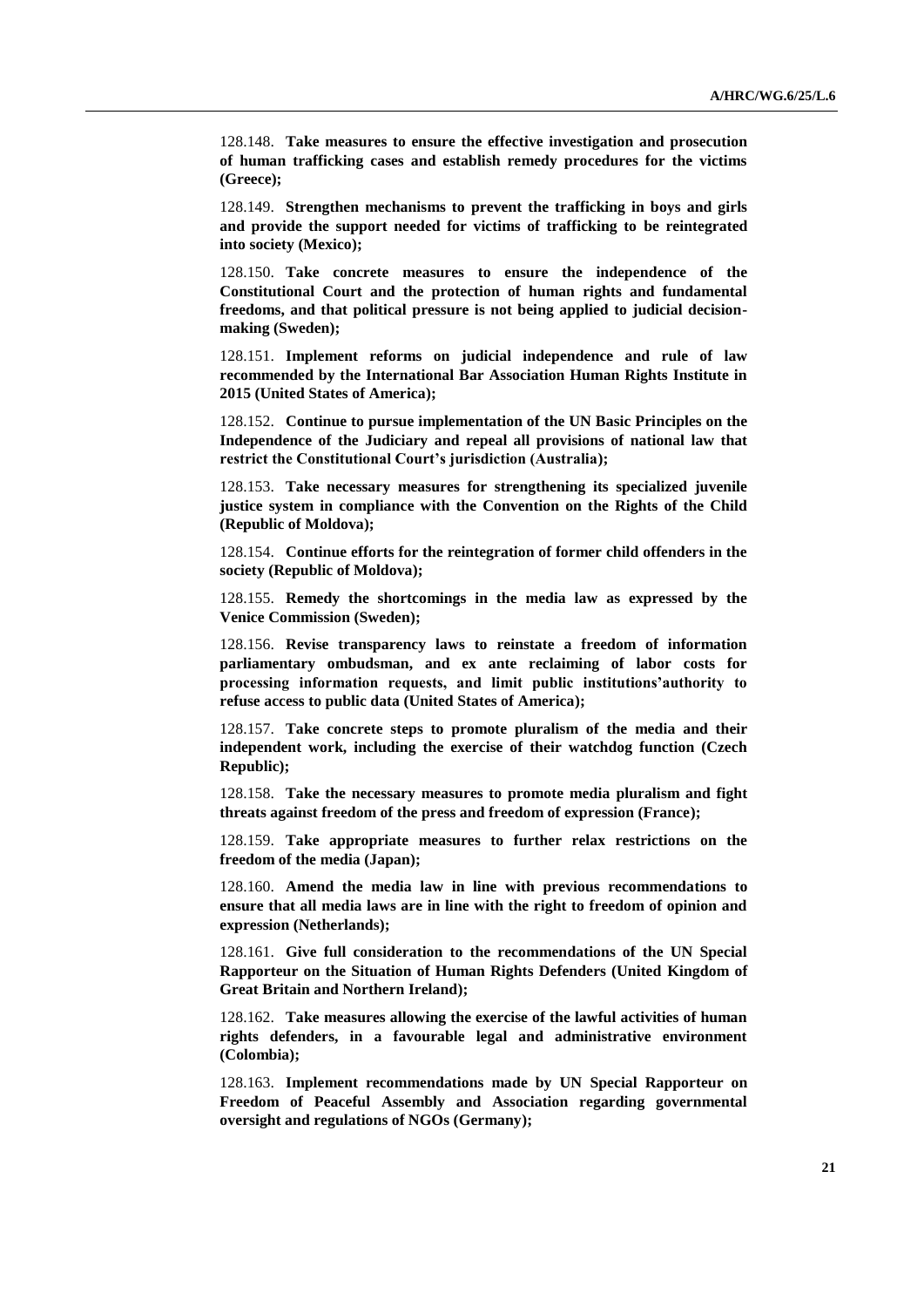128.164. **Review and abolish all legal provisions that restrict the rights of human rights defenders promoting the rights of the Roma community (Iceland);**

128.165. **Ensure the prompt and independent investigation of all alleged violations against human rights defenders (Ireland);**

128.166. **Positively consider and implement the recommendations presented by the special rapporteur on human rights defenders (Libya);**

128.167. **Remove all administrative and legislative provisions that restrict the rights the Human Rights Defenders and ensure that civil society organizations can operate freely and without discrimination or undue restriction (Norway);**

128.168. **Take steps to ensure that civil society organizations freely can access and utilize funding, including from foreign sources (Norway);**

128.169. **Maintain its commitment to the realization of the right to work for all including through technical and vocational training for young people (Egypt);**

128.170. **Provide greater support for poor families and children and reduce social inequality (China);**

128.171. **Take further steps to ensure better labour market access and access to basic social and health services for marginalized women, including women with disabilities, Roma women and migrant women (Republic of Korea);**

128.172. **Continue to enhance access to sexual and reproductive health services for women, in particular women with disabilities, women with low income, women with HIV/AIDS, and women living in the rural areas (Thailand);**

128.173. **Effectively implement ongoing national policy to guarantee quality education for minority (Lao People's Democratic Republic);**

128.174. **Ensure that the standards of education in national minorities' languages as well as teaching of minorities languages are the same as the general standards of education in the country (Romania);**

128.175. **Ensure that the implementation of objectives set up in the 2014 National Strategy on Public Education are in line with the objectives and goals of the SDG's (United Arab Emirates);**

128.176. **Ensure the inclusion of human rights and especially children's rights in the public education system, raising awareness about human rights in general (Greece);**

128.177. **Strengthen efforts to provide access to education, labour market and public life for persons with disabilities (Holy See);**

128.178. **Continue the path regarding positive results achieved in ensuring the rights and equal opportunities of persons with disabilities by, inter alia, allocating sufficient resources for the development of an inclusive education system for children with disabilities and providing sufficient and adequate support services in local communities to enable persons with disabilities to live independently (State of Palestine);**

128.179. **Review all relevant legislations, including the State's new Fundamental Law to ensure that all persons with disabilities have a right to vote, and that they can participate in political and public life on an equal basis with others (Lithuania);**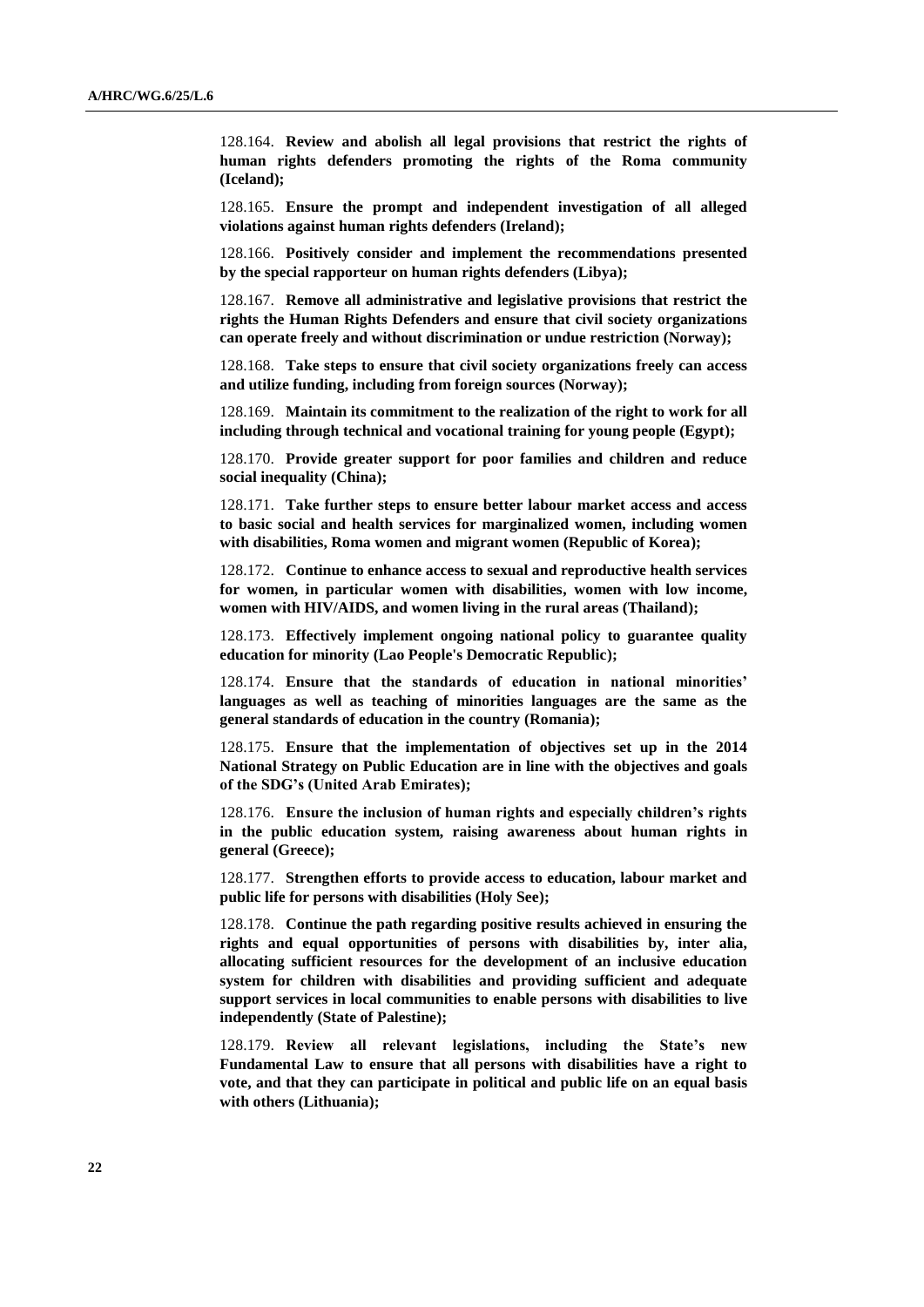128.180. **Review legislations to ensure that all persons with disabilities have a right to vote, and that they can participate in political and public life (Maldives);**

128.181. **Consolidate programmes to ensure a system of inclusive education for children with disabilities throughout the country (Mexico);**

128.182. **Take further measures to improve access of persons with disabilities to social, economic and cultural life and combat discrimination on the grounds of disability (Poland);**

128.183. **Adopt measures in order for any health decision to depend upon the free and informed consent of the concerned disabled person (Spain);**

128.184. **Take all steps necessary to ensure that the right to seek asylum is guaranteed for asylum seekers coming to Hungary and that the principle of non-refoulement is respected (Sweden);**

128.185. **Decriminalize the access to its territory for persons wishing to file a request for asylum, and process the asylum applications individually and in a non-discriminatory fashion, in compliance with its international obligations (Switzerland);**

128.186. **Ensure that migrant and asylum-seeking women receive adequate assistance (Timor-Leste);**

128.187. **Eliminate detention in penitentiary establishments of asylum seekers and refugees (Uruguay);**

128.188. **Advance in measures of assistance and promotion of the rights of migrants, refugees and asylum seekers, in compliance with current international standards (Argentina);**

128.189. **Reform its legislation to ensure full respect of the principle of nonrefoulement (Brazil);**

128.190. **Ensure that its legal framework and actions concerning asylum seekers, refugees, and migrants comply with Hungary's international human rights obligations, including with regard to procedural safeguards. This includes repealing those amendments to Hungary's Asylum Law, Law on Criminal Procedure and Criminal Code that are inconsistent with its international human rights obligations (Canada);**

128.191. **Seek alternatives to detaining asylum seekers and migrants, particularly children. Take immediate and effective measures to ensure that conditions of detention are fully consistent with UN Standard Minimum Rules for the Treatment of Prisoners (Canada);**

128.192. **Develop actions that improve the living conditions of asylum seekers and prevent discrimination on the grounds of nationality or country of origin (Chile);**

128.193. **Continue to improve the living conditions of migrants, refugees and asylum seekers (China);**

128.194. **Ensure the inclusion of a human rights approach in the measures to address the migrant situation, taking into particular account the situation of vulnerable population (Colombia);**

128.195. **Apply a dignified and human treatment that respects the universal principles of human rights for people in situation of human mobility, whether**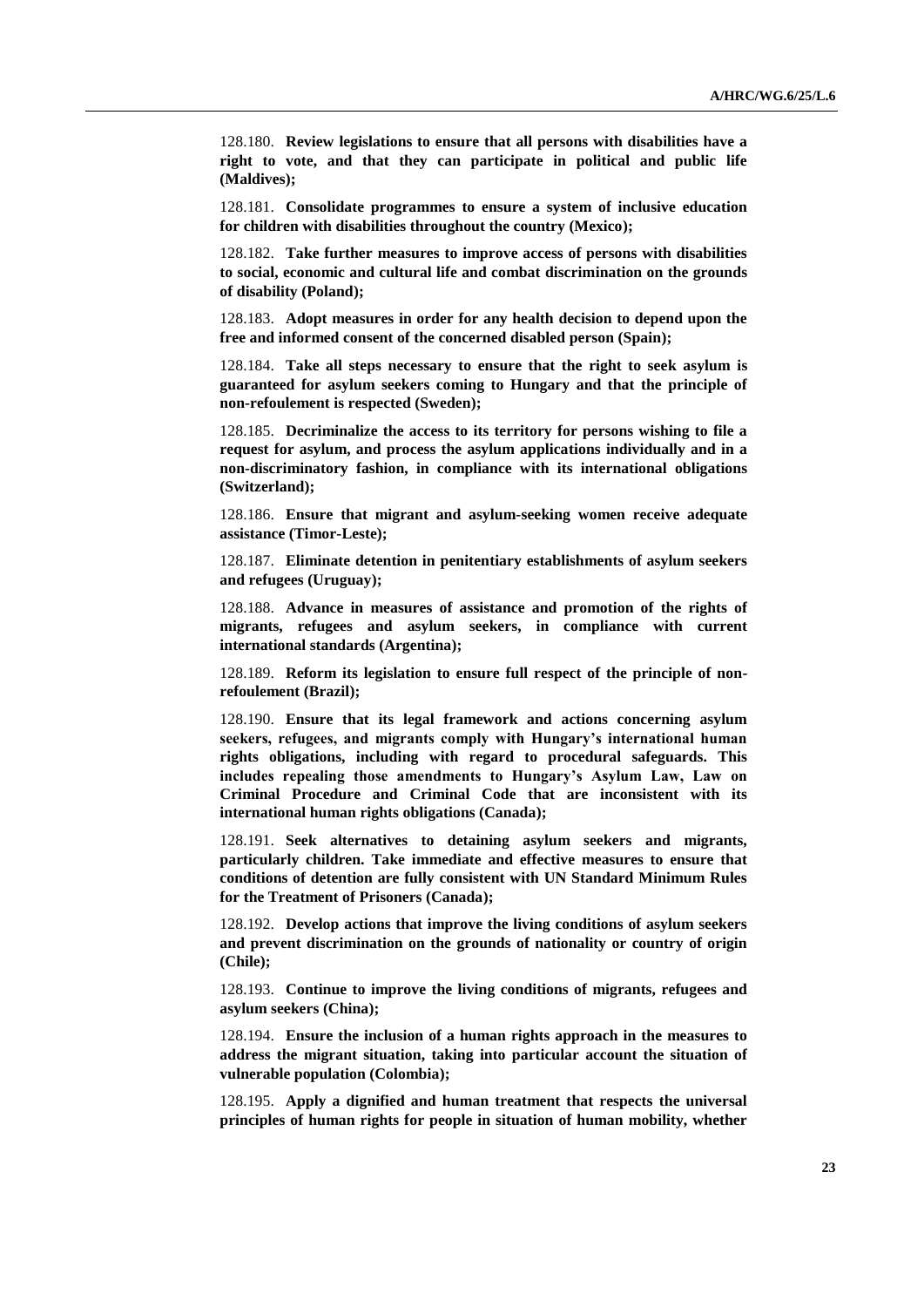**migrants or refugees, with special emphasis on strengthening and implementing policies to address trafficking of persons from a holistic approach , particularly regarding women, children and other vulnerable groups, as well as to combat all forms of discrimination, with measures including complaint an denunciation mechanisms for victims that enable them to achieve reparations. (Ecuador);**

128.196. **Ensure that all issues related to migration, asylum seeking and border management are addressed in accordance with respective obligations under applicable international law (Egypt);**

128.197. **Fully respect its obligations under international law by guaranteeing the right to seek asylum through an individual, effective process without discrimination (Finland);**

128.198. **Improve the capacity to guarantee every person the possibility to request international protection in a legal way, and create conditions for the medical and psychological treatment of asylum seekers, especially those who were victims of torture and violence (Germany);**

128.199. **Fully implement international Conventions and standards for the protection of refugees and asylum seekers (Greece);**

128.200. **Actively participate in the refugee resettlement / humanitarian admission process directly from Turkey to the EU, as this is actually the only way to save lives and crack down criminal networks of smugglers (Greece);**

128.201. **Take immediate action to improve national asylum system, including by elaborating a national action plan, to avoid continuation of harsh conditions of detention and treatment of asylum seekers and refugees (Greece);**

128.202. **Ensure the prompt and impartial investigation of any excessive use of force in policing the border operations, including by the military (Greece);**

128.203. **Work together with the other European States to improve the conditions and treatment given to asylum seekers and refugees (Guatemala);**

128.204. **Make every effort to pay due attention to the human rights of asylum seekers and to avoid using disproportionate force on migrants and refugees (Holy See);**

128.205. **Redouble efforts in order to guarantee the respect of the human rights of migrants, including persons under irregular situation (Honduras);**

128.206. **Implement with no exception the principle of non-refoulement in the context of asylum seeking procedures (Honduras);**

128.207. **Repeal the amendments to the Criminal Code that criminalizes "illegal entry" and introduces "transit zones" at the border and a list of "safe countries" (Iceland);**

128.208. **Comply with the principle of non-refoulement (Iceland);**

128.209. **Take measures to work towards improving the living conditions for refugees and asylum seekers (India);**

128.210. **Strengthen efforts in addressing issues of irregular migrants in the country in line with international human rights law obligations (Indonesia);**

128.211. **Improve the living conditions of asylum seekers and step up efforts directed towards improving the treatment of asylum seekers and refugees (Iran (Islamic Republic of));**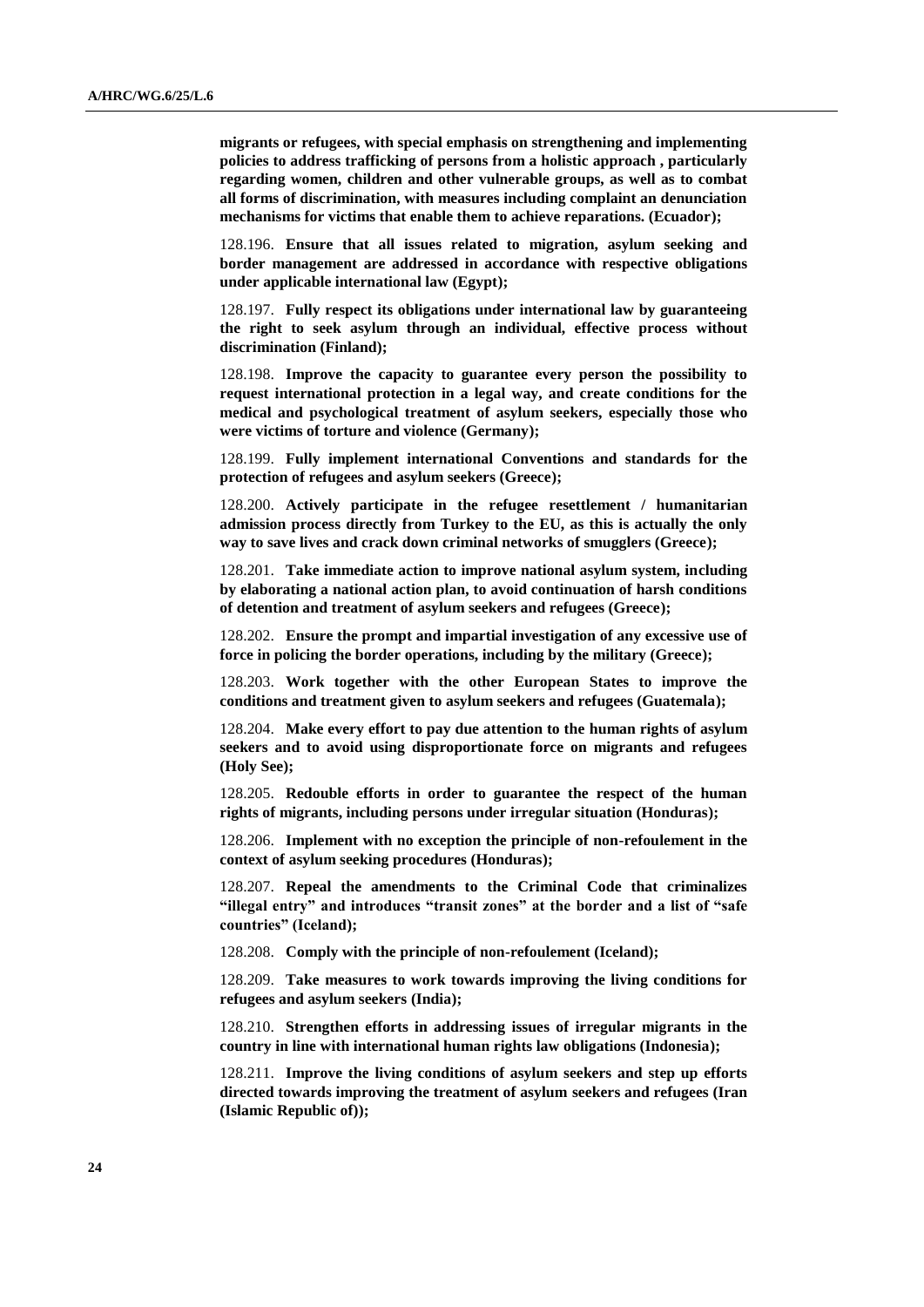128.212. **Take all the necessary steps to address the placing of asylum-seeking and migrant children in detention, including by repealing relevant legislation allowing for the detention of families accompanied by children (Ireland);**

128.213. **Review legislation on the rights of migrants and asylum seekers in accordance with Hungary's obligations under international and European Law and to better apply existing internal rules, namely those related to the handling of unaccompanied children (Italy);**

128.214. **Make efforts to ensure transparency and consideration for human rights, in particular those of women and children, in its treatment of migrants and refugees (Japan);**

128.215. **Ensure that enforcement authorities comply with international human rights obligations in the treatment of migrants and asylum seekers, and expedite the judicial process to avoid prolonged detention of migrants and asylum seekers (Malaysia);**

128.216. **Continue the efforts to improve the treatment of migrants and asylum seekers (Morocco);**

128.217. **Take steps to ensure that detention of asylum-seekers is used only in exceptional cases, the procedure for detention is transparent and comprehensible, and that detainees have access to effective legal remedy (Norway);**

128.218. **Continue to fulfil its international human rights obligations regarding asylum seekers, refugees and migrants (Pakistan);**

128.219. **Strengthen its efforts to improve the detention conditions of migrants and asylum seekers, including by refraining from excessive use of force, illtreatment, and prolongation of detention periods; and also to adopt a comprehensive integration strategy for their early stage integration (Republic of Korea);**

128.220. **Revise the national list of safe countries in order to avoid the high number of unadmitted requests that have been pointed out by the Helsinki Committee of Hungary (Spain);**

128.221. **Increase level of ODA (Bangladesh).**

129. **All conclusions and/or recommendations contained in the present report reflect the position of the submitting State(s) and/or the State under review. They should not be construed as endorsed by the Working Group as a whole.**